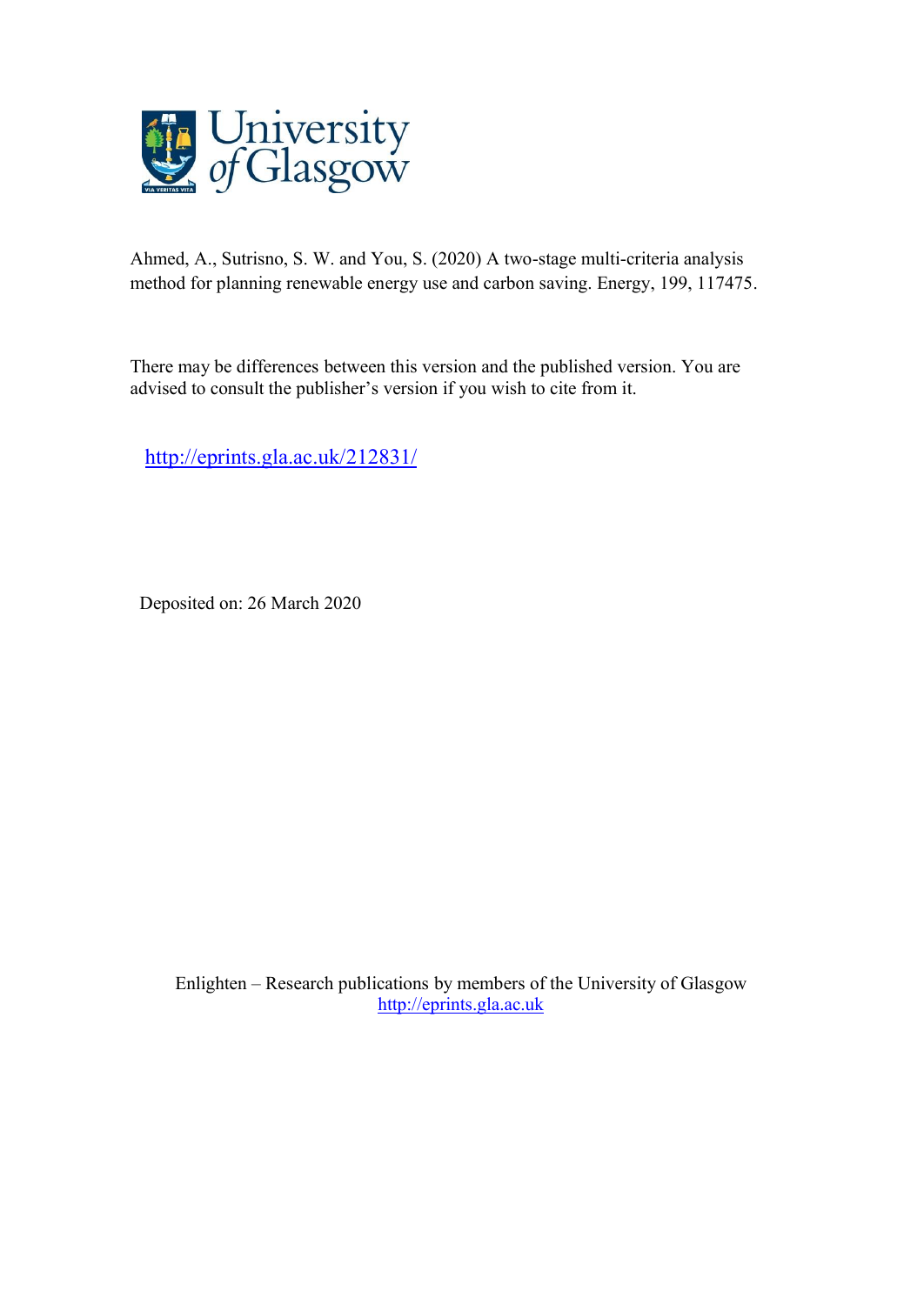# A two-stage multi-criteria analysis method for planning renewable energy use and carbon saving

Asam Ahmed<sup>a</sup>, Setiadi Wicaksono Sutrisno<sup>a</sup>, Siming You<sup>a\*</sup>

a School of Engineering, University of Glasgow, Glasgow, G12 8QQ

\*Corresponding author. Tel.: +44-0141-330-1780.

E-mail address: Siming.You@glasgow.ac.uk

Submitted to

Energy

Feb 2020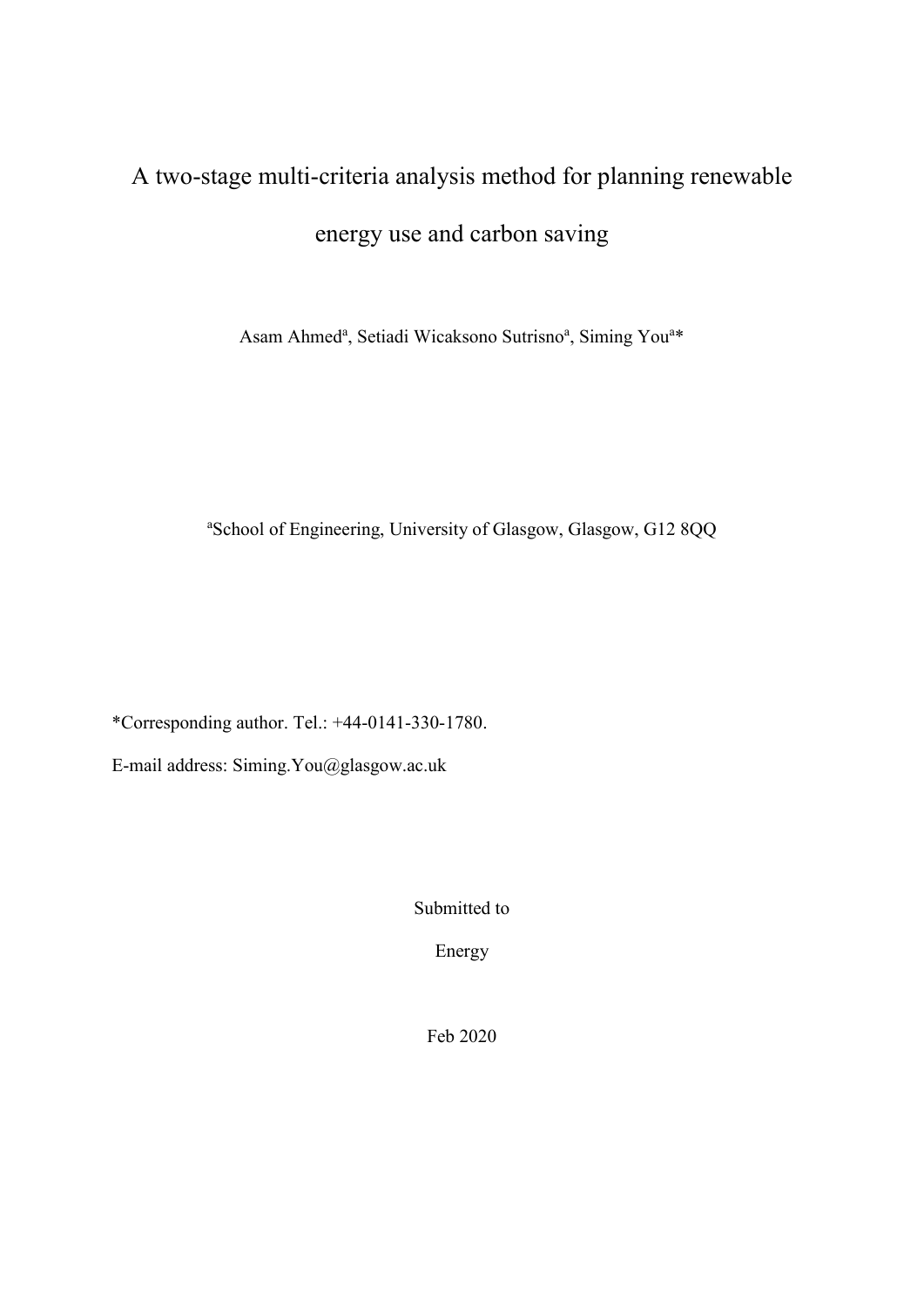#### **ABSTRACT**

Renewable energy use is critical for achieving climate change goals. It is essential to understand necessary to the priority, capacity, and number of units of renewable energy systems for generation planning. Multi-criteria analysis methods serve as an effective tool for planning renewable energy generation. In this work, a two-stage multi-criteria analysis method was developed to identify the priority and capacities, as well as the numbers of units of renewable energy technologies. Technical (capacity factor and power density), economic (benefit-to-cost ratio), and environmental (carbon dioxide equivalent emission) criteria were considered. The method was applied to plan Glasgow's renewable energy use. It was found that the planned renewable energy use configuration consists of 255 units of wind turbines (3.6 MW each), 23497 units of solar photovoltaic panels (11 kW each), 2 units of biomass combustion systems (2 MW each), and 3382 units of ground source heat pumps (22.5 kW each) corresponding to an annual carbon footprint of 109629 tonnes carbon dioxide equivalent. Sensitivity analysis was also conducted to assess the impacts of weightings in technical, economic, and environmental criteria on the decision in the configuration of renewable energy use.

**KEYWORDS:** Renewable energy; Decision tool; Multi-criteria analysis; Climate change; Energy storage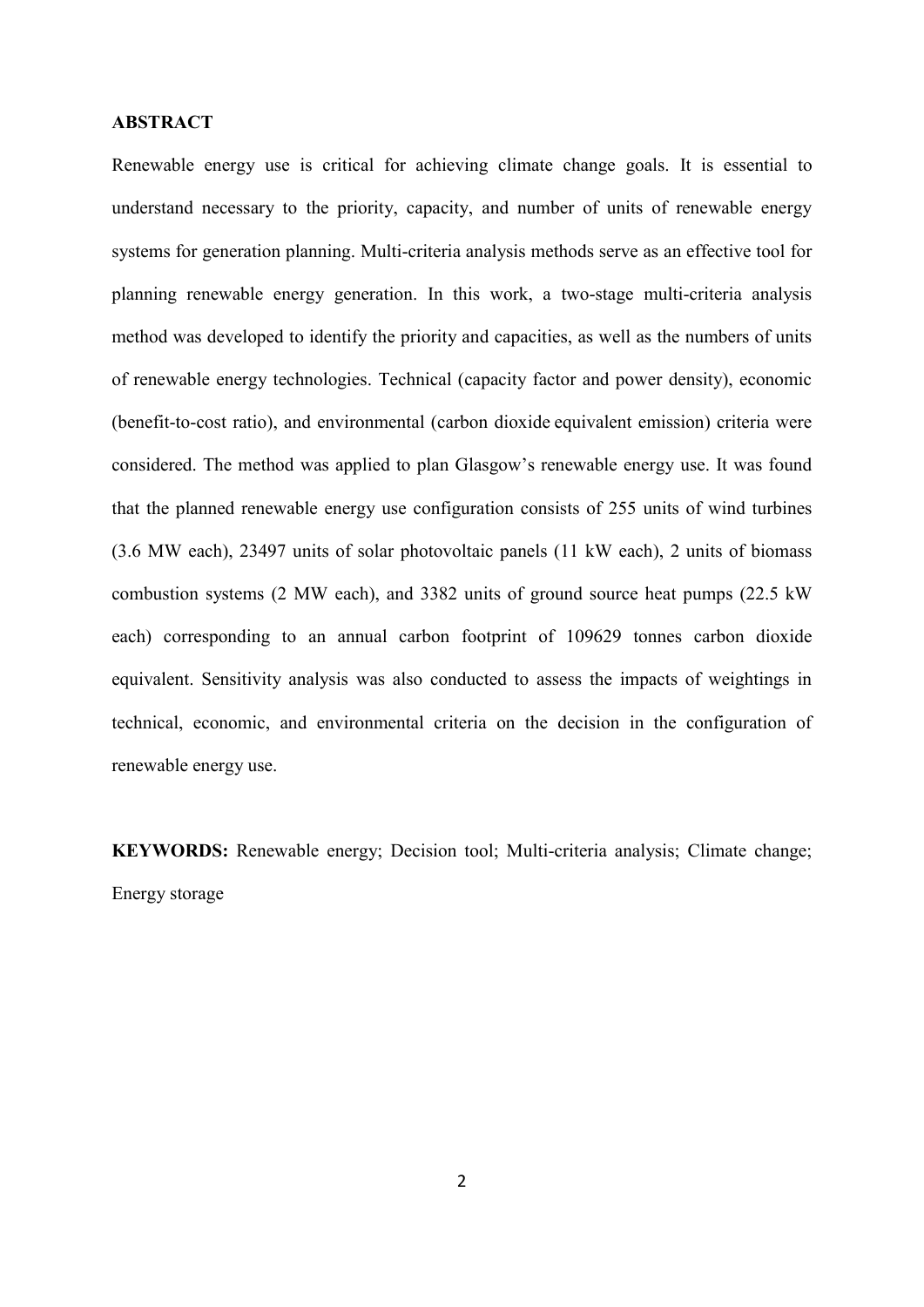## **NOMENCLATURE**

| No.            | Symbol         | Description                        |
|----------------|----------------|------------------------------------|
| $\mathbf{1}$   | <b>BCR</b>     | Benefit-cost ratio                 |
| $\overline{2}$ | $\eta_{\rm b}$ | Boiler efficiency                  |
| 3              | $C_b$          | Boiler capacity                    |
| $\overline{4}$ | $\eta$         | Capacity factor                    |
| 5              | <b>CAPEX</b>   | Capital Expenditure                |
| 6              | <b>COP</b>     | Coefficient of Performance         |
| $\overline{7}$ | <b>EUAB</b>    | Equivalent uniform annual benefits |
| 8              | <b>EUAC</b>    | Equivalent uniform annual cost     |
| 9              | <b>GSHP</b>    | Ground source heat pump            |
| 10             | <b>GHG</b>     | Greenhouse gas                     |
| 11             | <b>MCA</b>     | Multi-criteria analysis            |
| 12             | <b>NCV</b>     | Net calorific value                |
| 13             | <b>OPEX</b>    | Operating Expenditure              |
| 14             | O&M            | Operations and maintenance         |
| 15             | $P_{\rm w}$    | Power generation                   |
| 16             | $P_{d}$        | Power density                      |
| 17             | $f_{\rm b}$    | Capacity factor                    |
| 18             | <b>SPF</b>     | Seasonal Performance Factor        |
| 19             | PV             | Solar photovoltaic                 |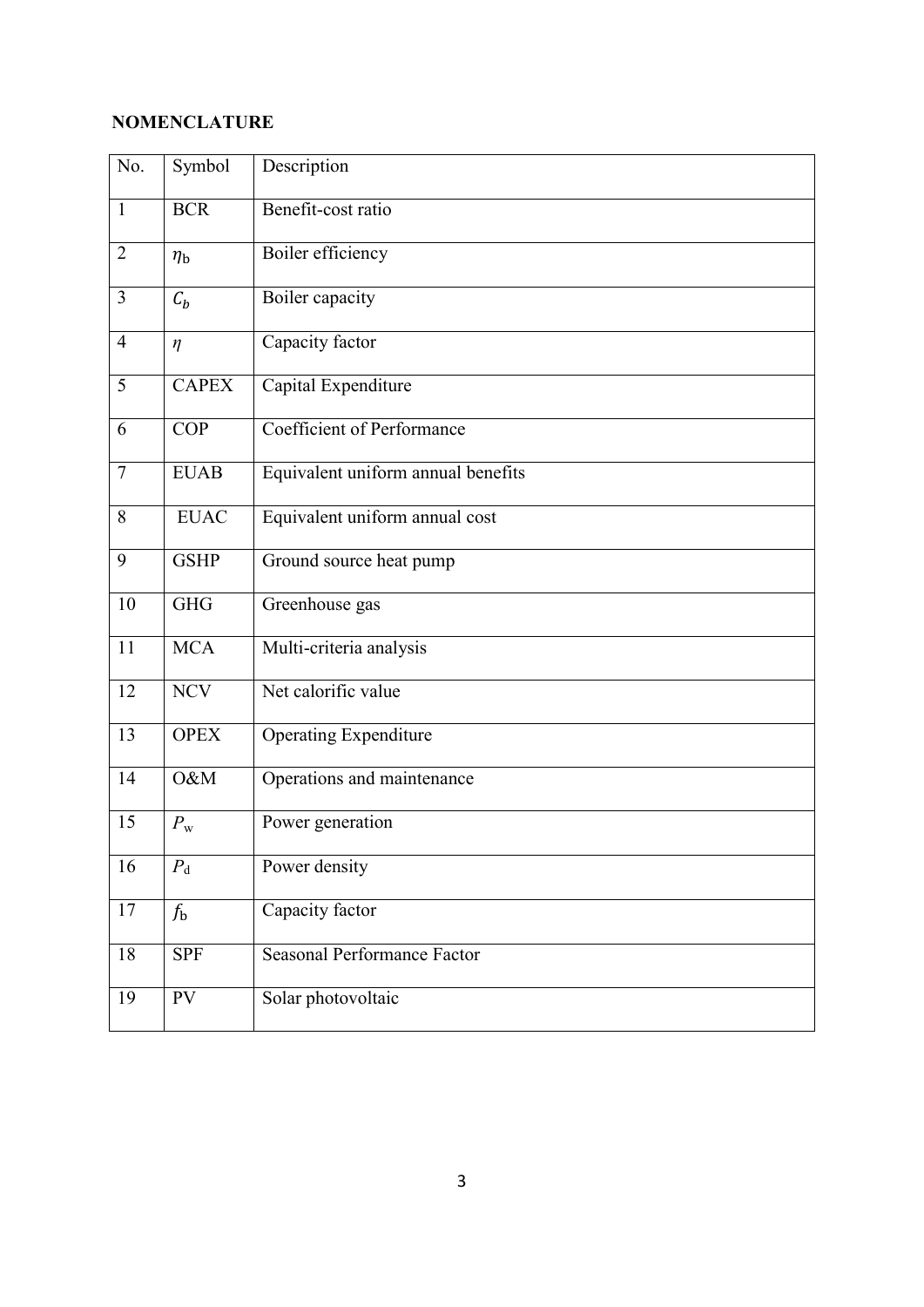#### **1. INTRODUCTION**

Climate change has become a global community concern. Renewable energy sources are considered as the alternative energy options for fulfilling the energy demand for a low carbon future. However, the practical implementation of renewable energy is affected by the stability of energy generation which depends on meteorological and environmental conditions. Different types of renewable energy systems (e.g., wind turbine and solar systems) have been combined to develop hybrid renewable energy systems with improved efficiency and stability of renewable energy supply [1]. The sizing of system components is not only constrained by the reliability of energy supply but also the energy demand [2]. It is desirable to combine and arrange the energy generation from several renewable sources to mitigate the stability issue and balance energy supply and demand [3]. Overall electricity and heat demands are the most common input conditions for sizing renewable energy systems while emerging electric vehicle markets facilitate the design of renewable energy systems based on the concept of distributed or localized generation [4]. The practical planning of renewable energy generation is also subject to the requirements of different stakeholders, i.e. policymakers, investors, and consumers. This is reflected by the fact that multiple criteria (technical, economic and environmental) need to be considered in the evaluation of alternative configurations during feasibility studies [5].

To reduce greenhouse gas (GHG) emissions, the UK government is implementing the concept of reducing energy consumption and increasing the use of renewable energy generation technologies. In Glasgow, the government has set a 2020 maximum GHG emission target of 129741 ton  $CO<sub>2-eq</sub>$  (80940 ton  $CO<sub>2-eq</sub>$  from electricity and 48801 ton  $CO<sub>2-eq</sub>$ from heating) [6]. Relevant action plans have been developed, that is, renewable energy use will cover 100% of electricity and 11% of non-electrical heat by 2020 and the energy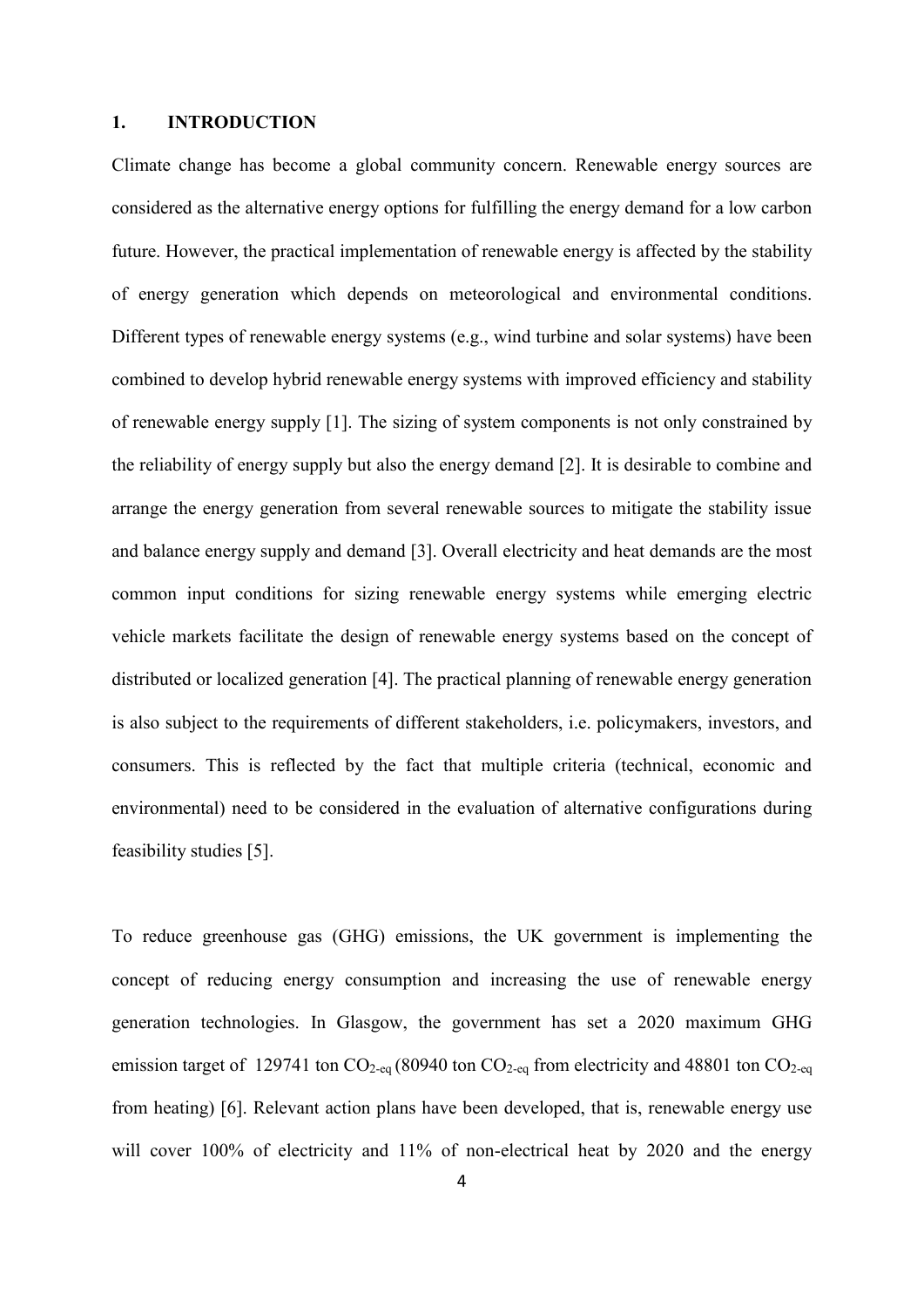consumption will be reduced by 12% compared to the 2005 baseline level [7]. This means renewable energy needs to supply 3029 GWh electricity and 698 GWh heat by 2020.

Glasgow has plenty of renewable energy resources such as wind, solar, geothermal, and biomass that are featured by different degrees of seasonal stability. For wind energy, the power generation normally peaks during winter when the wind speed is high in the UK [8]. For solar energy, power generation was found to peak during summer when there were three to six times more solar radiation compared to winter [9]. Meanwhile, geothermal and biomass energy generation is relatively stable. For biomass energy, the power generation is affected by feedstock availability factors such as population growth, the area set aside for nature conservation, and water availability [10]. For geothermal energy, the power generation depends on thermal-fluid flow rates and groundwater temperature [11], which could be considered stable throughout the year in Scotland [12].

It is necessary to determine the proper configuration of the renewable energy combination regarding their priority, capacity, and number of units to guide practical implementation. In this case, multi-criteria analysis (MCA) can be used to achieve a compromise among different renewable technologies. MCA is one of the effective tools for energy planning. MCA has been used to assess the general performance of different planning options and to determine the most proper one by evaluating possible advantages, costs, and hazards [13]. MCA is a reliable solution for supporting the optimization and decision-making processes in complex situations consisting of various alternatives, objectives, or forms of data [14]. MCA has been widely applied for energy planning and waste management.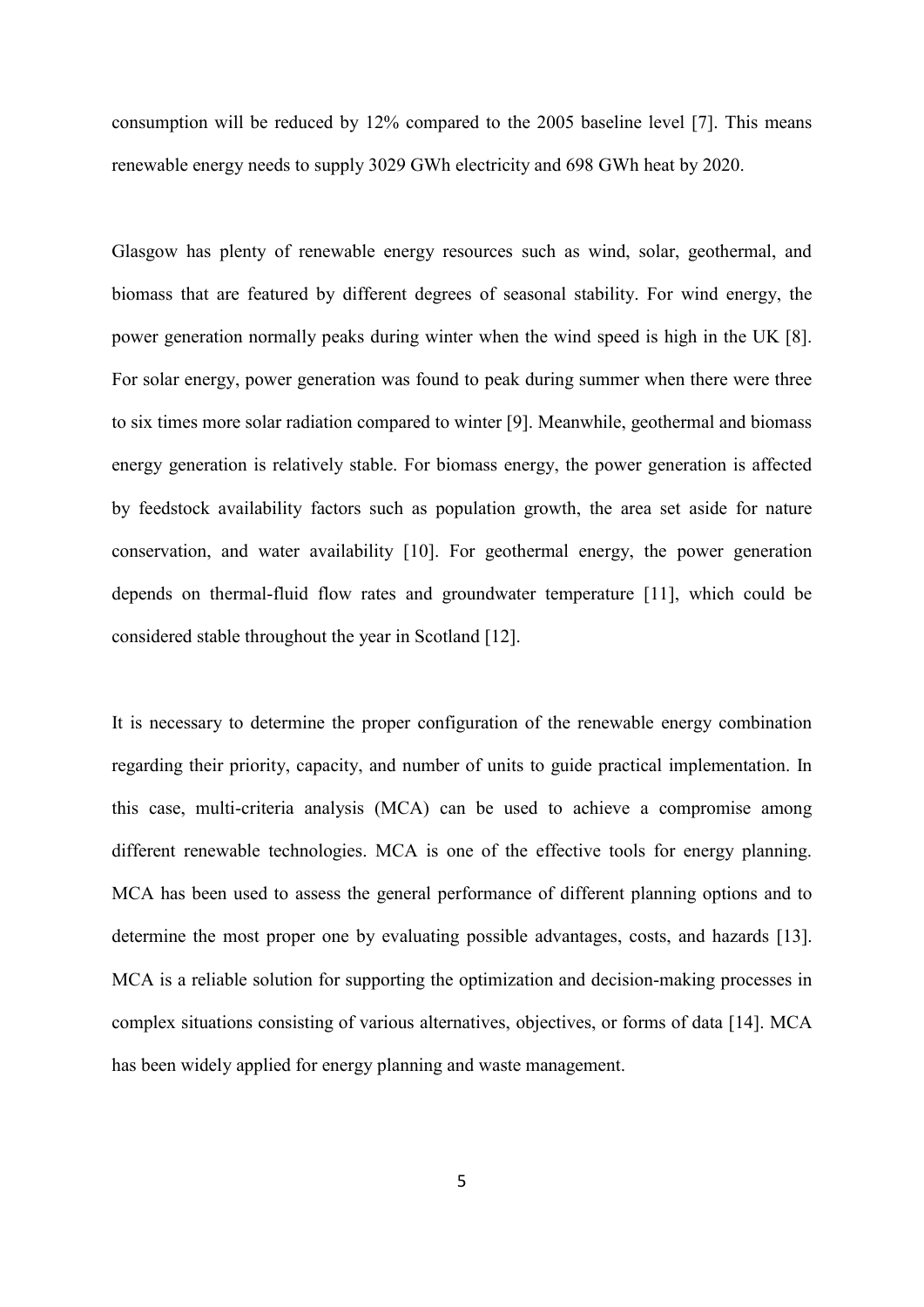An MCA framework was proposed to plan the proper renewable energy generation at a regional level, and the application of the framework for Thassos, Greece indicated that wind and wind-biomass combination scenarios were the best renewable energy sources in the region followed by biomass and wind-bio-PV combination [15]. MCA was used to evaluate five energy generation methods (photovoltaic system with a battery bank, wind and photovoltaics hybrid configuration, direct connection of photovoltaics, wind only, and diesel generator) for Reverse Osmosis desalination process in terms of economic, environmental, technological and societal indices [16]. An MCA framework was developed for ranking renewable energy supply in Turkey and identified that hydropower was the priority choice followed by geothermal power, regulator, and wind power [17]. MCA was used to identify appropriate technologies for treating food and biodegradable waste in Japan and found that anaerobic digestion was the best treatment option [18]. MCA was used by a panel of residents and stakeholders to identify the methods of waste paper management on the Isle of Wight out of seven recycling, recovery and disposal options and suggested that island-based gasification and recycling were the best options while exporting to the mainland for incineration or landfill were the least preferred options [19].

An MCA method has been used to assess the energy efficiency of residential buildings in China [20]. This study defined indicators using parameters like effectiveness, feasibility, completeness, and multi-attribute decision-making rules. [21] presented three methodologies to pinpoint the sensible combination of the technologies of building energy systems. The analysis considered such factors as the potential effect on the environment, effective energy use in the building, and economic rationality. The results highlighted the need to apply the decision-making processes to choose the sensible combination of energy system resources.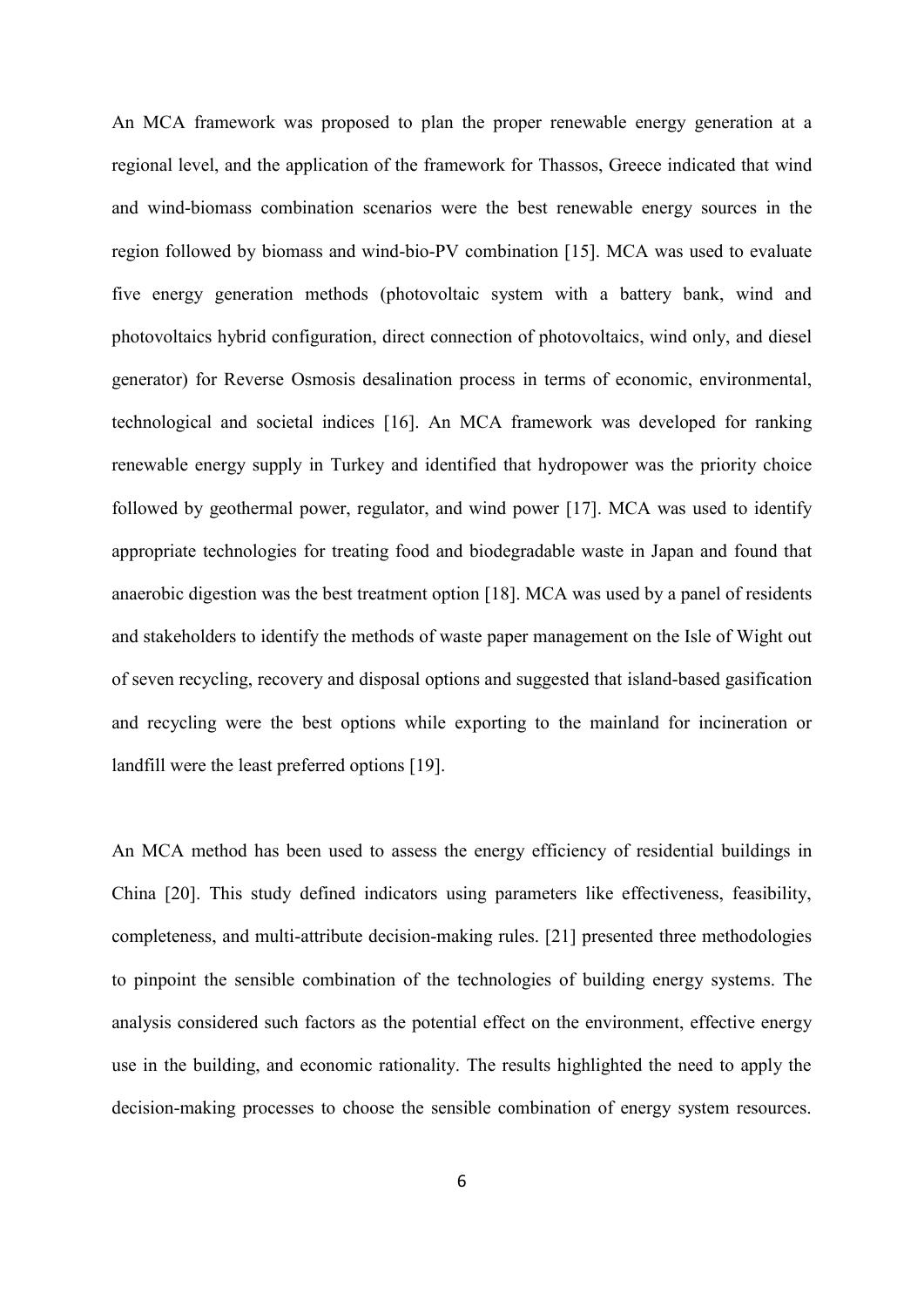The study also showed that wood boilers along with photovoltaic systems and integrated solar collectors constituted a rational configuration of building energy systems.

[22] raised issues related to the design and execution of low-energy objects in Polish conditions. An MCA and economic analysis were carried out based on the AHP method to figure out whether or not it was worth having greater investment expenses to modify the standards of energy-efficient complexes that meet the fewest energy consumption requirements. The variants that had optimal characteristics owing to the diverse preferences of investors are the design and materials of structural partitions. [16] evaluated five alternate energy generation types for a Reverse Osmosis desalination process. The technological, economic, environmental, and social parameters were considered in the MCA. It revealed that the direct association of the Reverse Osmosis unit with photovoltaic is the most important disregarding the tendency for decision making. The analytic hierarchy process recommends the Hybrid configuration (wind and photovoltaics) when the economic considerations are greater in weight as the most suitable system. [23] developed an MCA methodology by linking the Technique for Order of Preference with the Analytic Hierarchy Process (AHP) based on their Similarity to Ideal Solution (TOPSIS). The aim is to back the choice of four typical flat roof kinds in conformity with their support to sustainability; such choice is based on the performance of several signs that are in line with the United Nations Sustainable Development Goals. The findings documented that the green roofs were the most sustainable alternate of all the scenarios assessed, in terms of their recycling, cost, insulation, energy, water, and ecosystem-related strengths.

In summary, MCA has generally been used to select a proper energy technology option based on a single-stage evaluation for small-scale applications. There are limited studies that utilize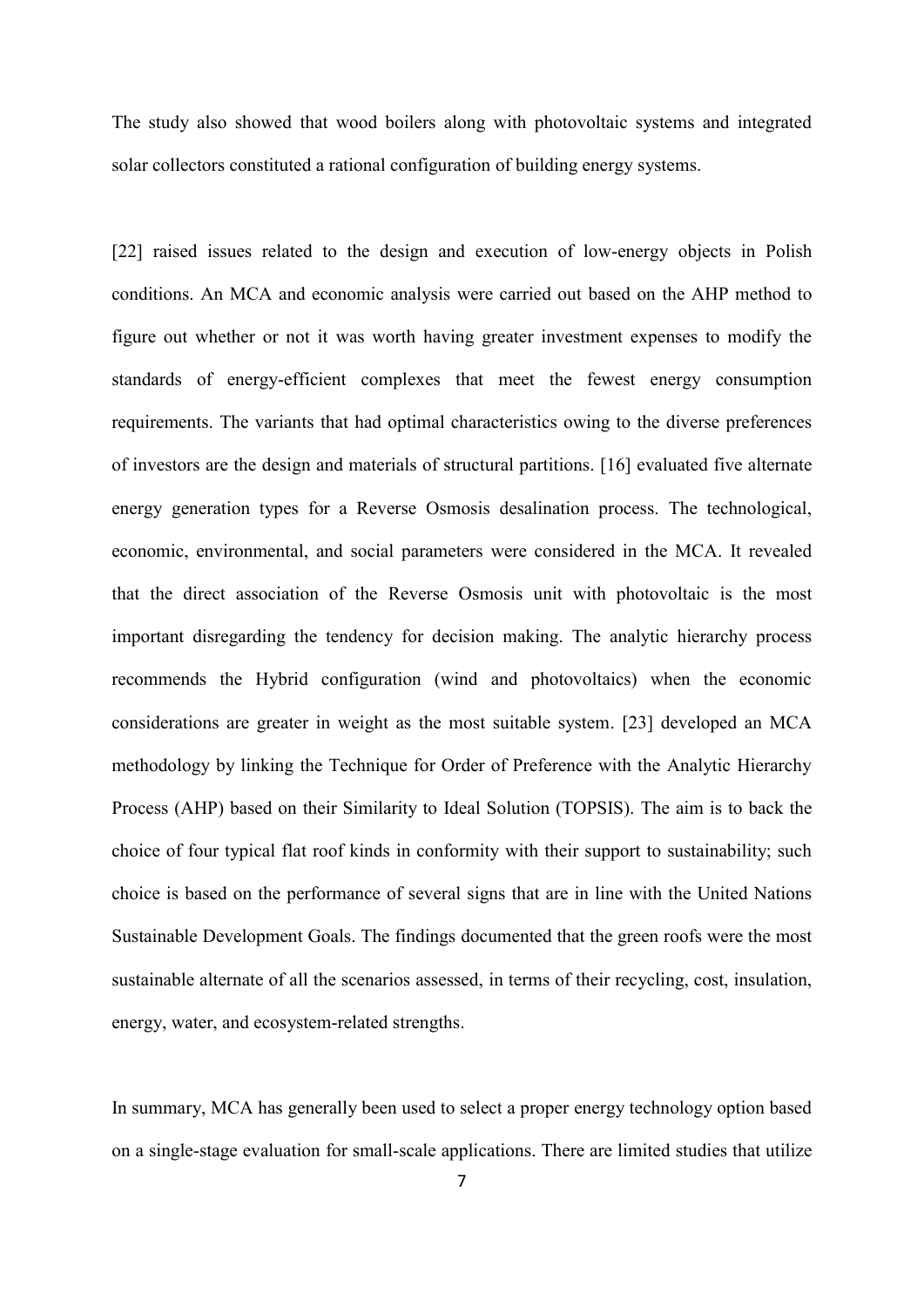MCA in the design of city-scale renewable energy systems that are subjected to emission targets and a specific energy demand. The increasing concern about climate change has made renewable energy an important topic in the production of energy. The novelty of this study concerns the development of a two-stage multi-criteria analysis method to identify the priority and capacities, as well as the numbers of units of renewable energy technologies under a larger, city-scale. This concept aligns with the UK's energy policy that aims to promote renewable energies use, energy savings, improved energy efficacy. The developed model will be applicable to city-level renewable energy planning of other countries.

Specifically, a two-stage MCA method is developed for renewable energy planning. Compared with existing methods that mainly focus on the selection of the proper renewable technologies, this method has the capacity of not only prioritizing renewable technologies and deciding the proper capacity of each renewable energy technology route but also determining the optimal number of units for each technology route, that are critical factors for planning renewable energy generation. Technical, economic, and environmental criteria are considered in the MCA to design energy systems that are reliable, cost-effective and environmental friendly [18]. It is worth noting that social impact or acceptance is an important criterion in many MCA, especially, in the ones evaluating energy systems closer to the public. However, this work focuses on developing a new MCA method for planning renewable generation under a larger, city-scale. The scope of analysis is defined by considering technical, economic, and environmental criteria, which are relevant to investors and policymakers and whose data is with higher certainty and availability than social criterion-related data. The method can be used to incorporate the social acceptance criterion whenever it is required, and relevant data is available.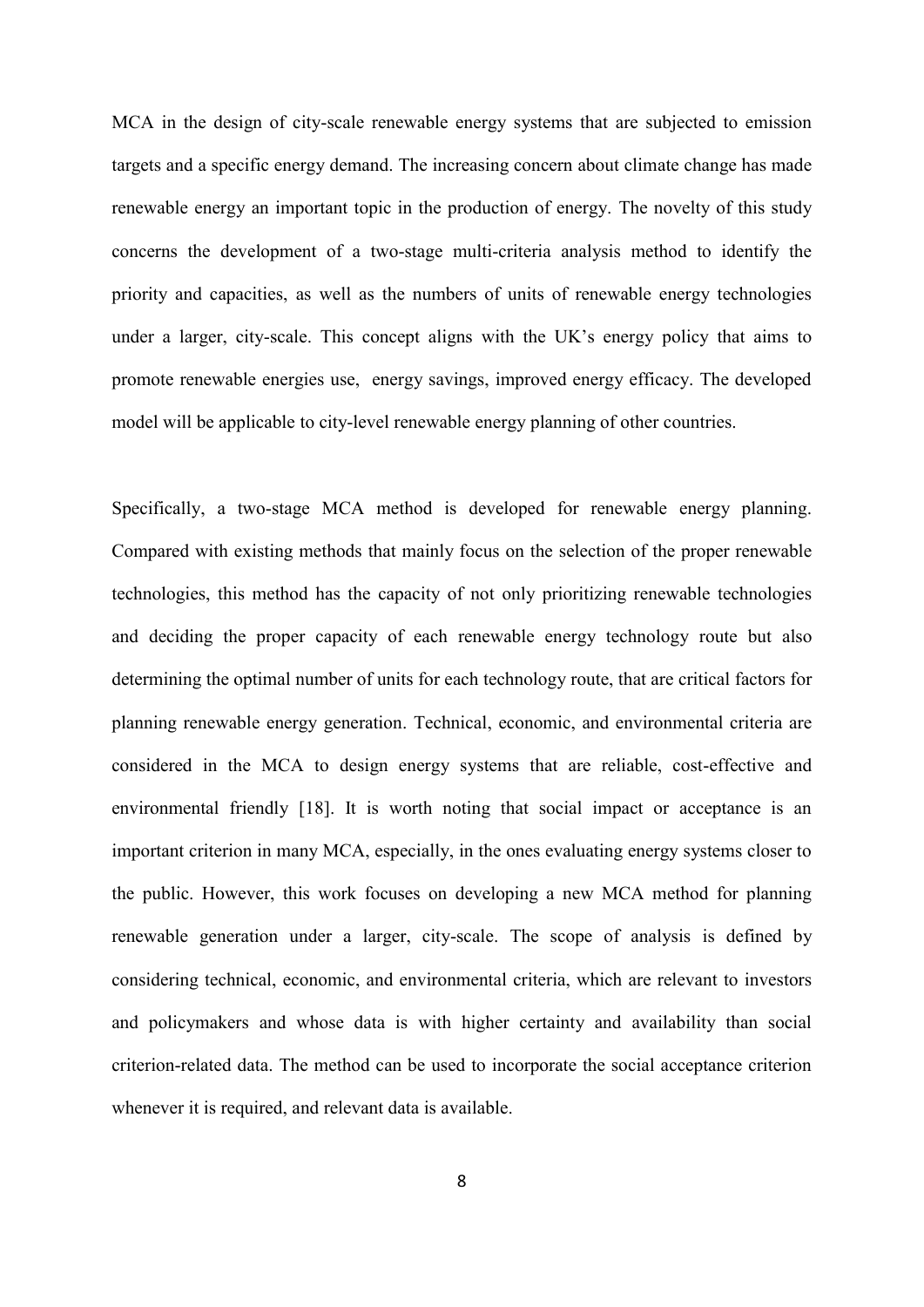#### **2. METHODS**

The city where the planning of renewable energy for carbon saving will take place in Glasgow. The approach that will be deployed is known as a two-stage MCA method. It will be used with relevant criteria parameters (technical, environmental, and economic) to determine the proper configuration of renewable energy deployment in Glasgow with a goal to meet emission targets and energy demands. The stages of the two-stage method include value, determination of criteria parameters, grade "translation" based on a given grade scale, and determination of the relative importance of each criterion or each sub-criterion. The MCA was carried out using Microsoft Excel.

As shown in Figure 1, the MCA framework consists of two stages. The first stage consists of (1) criteria parameter determination in the decision support tool process; (2) a database on the selected criteria for each of the renewable energy technologies; and (3) values of the selected criteria for each of the components. In this stage, the renewable energy technology routes are pre-defined and depend on various factors such as energy demands, existing use, and environmental background. To illustrate the application of the framework to plan renewable energy generation in Glasgow in Figure 1, wind turbine and solar PV are considered to generate electricity while bioenergy and ground source heat pump (GSHP) is considered to supply heat based on the existing use of relevant technologies in the city.

The second stage consists of (1) MCA-based scoring for different energy generation sizes that can be used to generate a ranking and select the proper generation size from each type of renewable energy technology based on designated criteria; (2) identification of the optimal unit for each type of renewable energy technology based on the selected generation sizes that can fulfill city's energy demand and emission target, with the consideration of land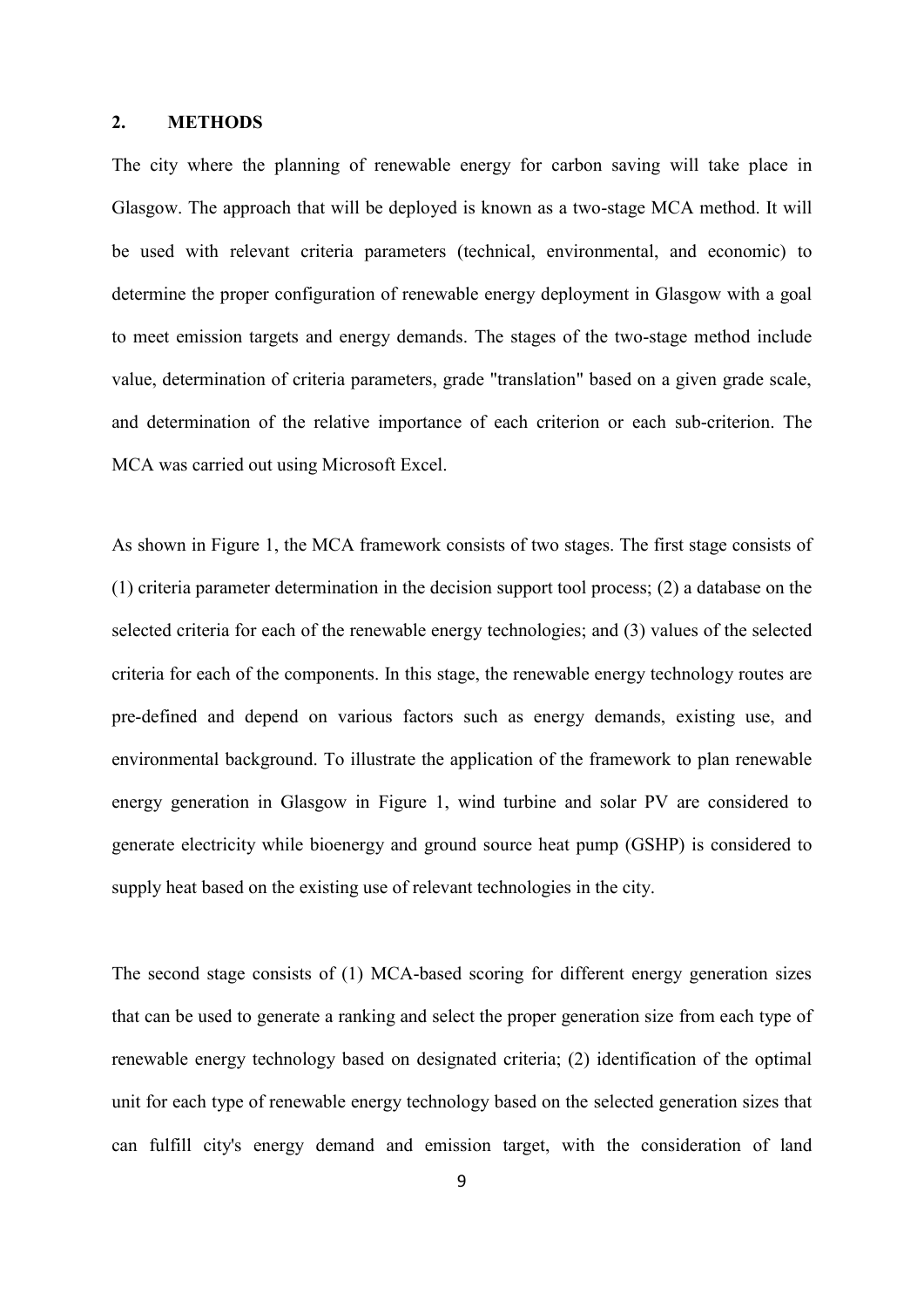availability and priority usage of different renewable energy technologies as obtained by the first stage. The two-stage MCA will decide the priority, optimum capacity, and numbers of units of renewable energy technologies that are able to fulfill a specific energy demand and emission target.

## **2.1. Criteria**

Three criteria, i.e. technical, economic, and environmental, were considered in the MCA to support the decision-making processes of investors and policy-makers.

## **2.1.1 Technical**

The technical criterion denotes the technical characteristics of renewable technology as represented by a capacity factor  $(\eta)$  and power density  $(P_d)$ . The capacity factor is defined as a measure of how much energy can be converted from the energy design capacity of a renewable energy system.

$$
\eta\left(\%\right) = \frac{\text{Energy output (kWh)}}{\text{Energy design capacity (kWh)}}
$$
\n(1)

The power density is a measure of how much energy can be converted from a unit area of land used for the development of the renewable energy technology system [24]. A higher power density means more efficient utilization of land and thus is preferred by stakeholders.

$$
P_{\rm d}(\text{W/m}^2) = \frac{\text{Power Output (W)}}{\text{Area Required (m}^2)}
$$
 (2)

#### **2.1.2 Economic**

The economic criterion is based on the benefit-cost ratio (BCR) which is calculated by dividing the equivalent uniform annual benefits (EUAB) by the equivalent uniform annual cost (EUAC) [25]: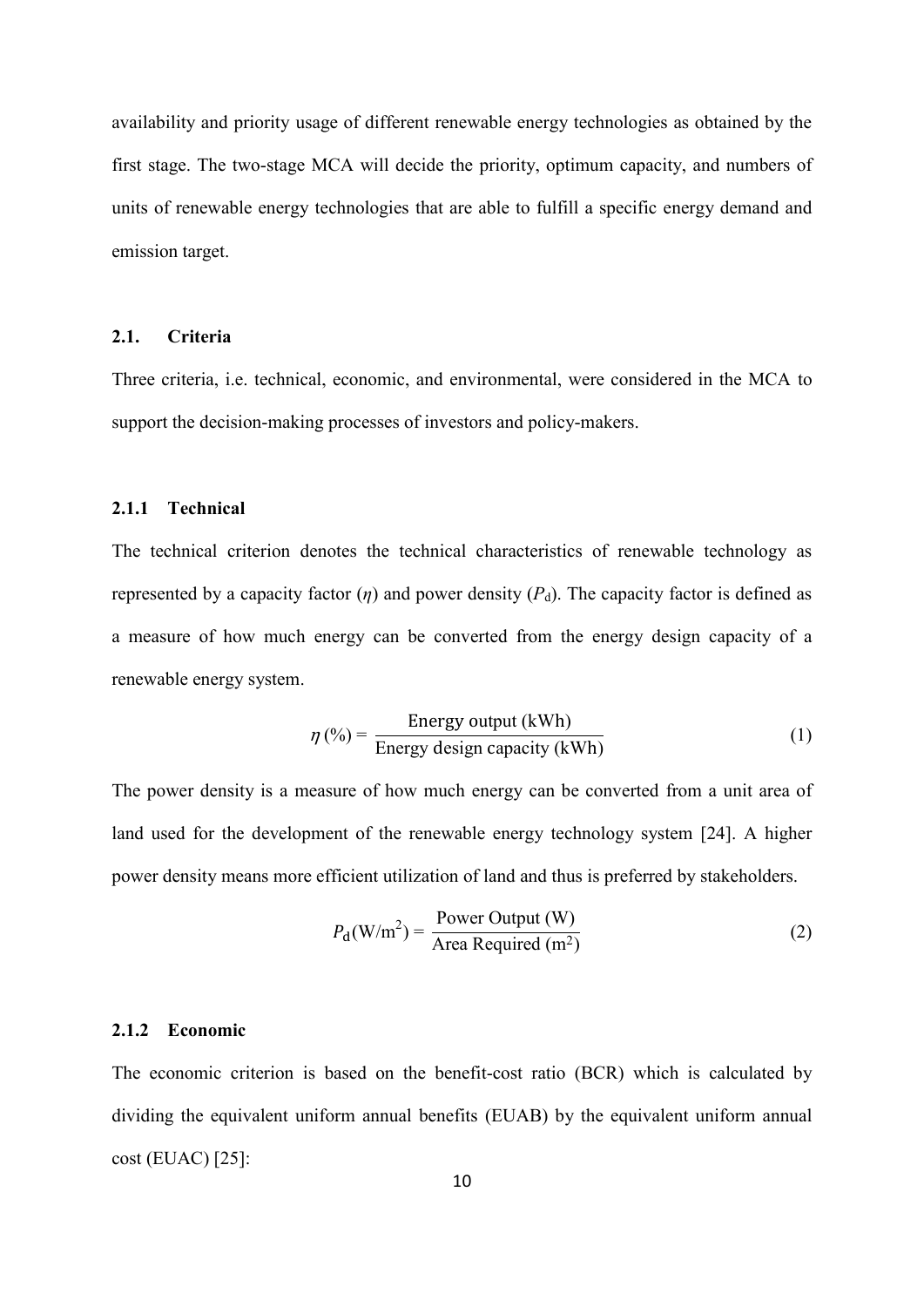$$
BCR = \frac{EUAB}{EUAC}
$$
 (3)

where EUAB is calculated by multiplying the total energy generation with a corresponding tariff; EUAC is calculated by the addition of annual Capital Expenditure (i.e. CAPEX) and Operating Expenditure (i.e. OPEX) which are calculated as:

$$
\text{Annual CAPEX=CAPEX} \times \frac{r(1+r)^{T}}{(1+r)^{T}-1} \tag{4}
$$

Annual OPEX = (OPEX<sub>var</sub> × Total energy generation) + (OPEX<sub>fix</sub> × Total power) (5) where  $r=0.5\%$  is the interest rate in the UK [26],  $T=20$  years is the lifespan of a system [27], OPEX<sub>var</sub> is the variable O&M cost ( $\pounds$ /kWh), and OPEX<sub>fix</sub> is the fixed operating and maintenance ( $O&M$ ) cost ( $f/kW$ ). It is worth noting that the lifespans of renewable energy systems vary and depend on the types of technologies, design, and environment. To simplify the application of the proposed MCA method for the case of Glasgow, a lifespan of 20 years is assumed which have been also used by various existing studies. For example, a lifespan of 20 years was used to evaluate the profitability of four types of renewable technologies (biomass, hydro, photovoltaic, and wind) for power generation in Italy [28]. The term economic cost estimation of a geothermal power plant was conducted based on actual plant data which included a lifespan of 20 years [29]. BCR > 1 indicates that the annual benefits of unit generation outweigh its annual costs and thus a higher BCR is preferred by stakeholders.

## **2.1.3 Environmental**

The environmental criterion is the amount of GHG emission (g  $CO_{2-\text{eq}}/kWh$ ) per unit energy generation. It is a measure of how much the GHG emission produced per unit energy generation of a renewable energy technology [30]. A lower GHG emission is preferred by stakeholders. There are other environmental factors (e.g., eutrophication potential, acidification potential, particulate matter formation, ecotoxicity, etc) [31] that are relevant for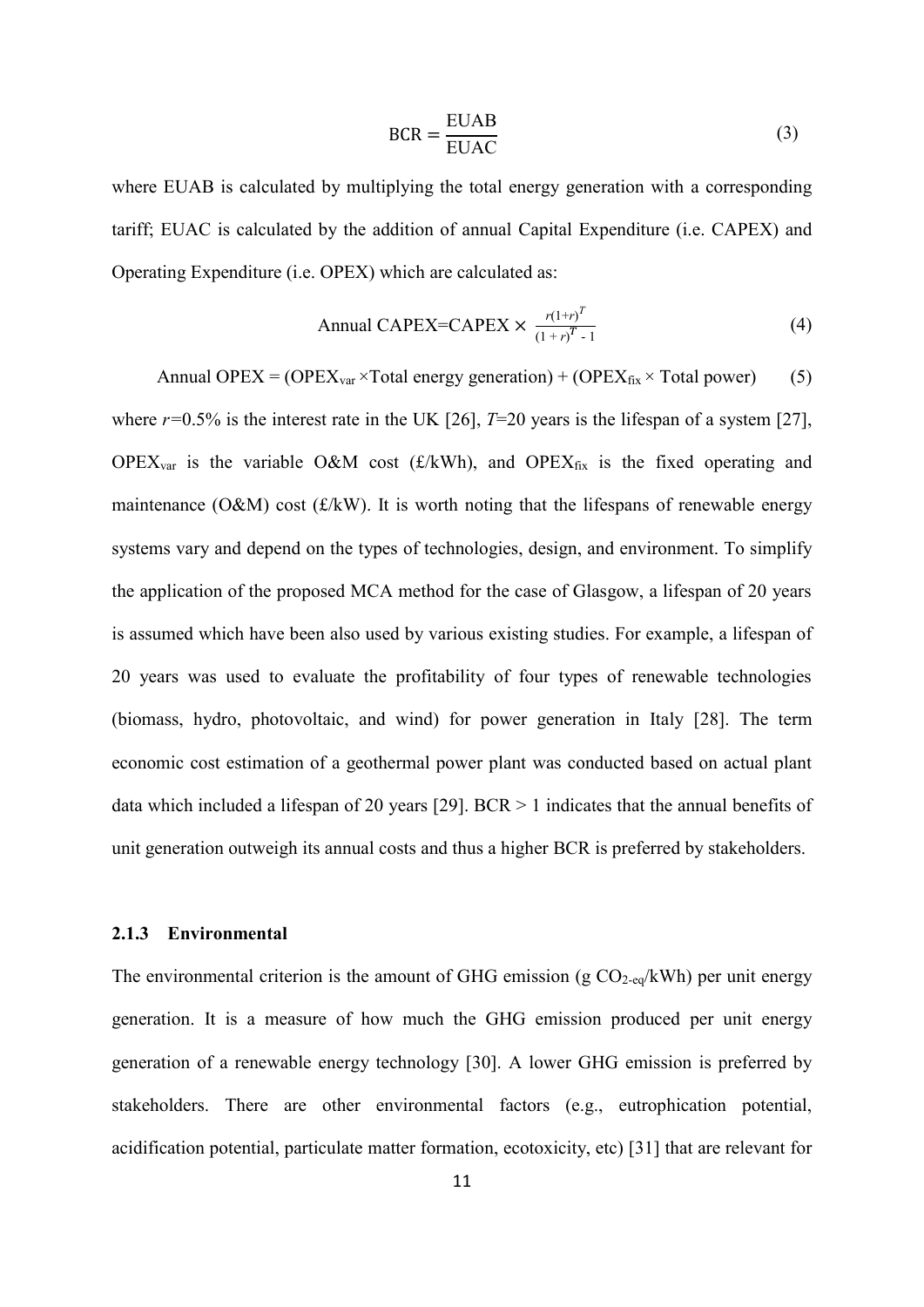energy generation planning. However, the main target of the case study in this work is to fulfill the energy and carbon abatement targets. Hence, the GHG emission per unit energy generation is considered as the environmental criterion. Multiple environmental criteria can be incorporated into the proposed MCA method whenever they are relevant.

## **2.2. Classification**

Different renewable technologies are classified based on their capacities as shown in Table 1. The capacity classification considers government regulatory requirements and existing use of the technologies in Glasgow. Technical, economic, and environmental criteria will be estimated for each size of a specific renewable energy technology route to determine the best capacity based on which the number of units of each renewable technology route will be decided.

## **2.3. Criteria Value Determination**

The estimation of the criteria parameters for different renewable technologies was presented as follows:

#### **2.3.1 Technical Value**

The values of technical parameters for different renewable technologies are estimated based on relevant meteorological and environmental conditions.

#### (a) Wind

For wind energy, the power generation  $(P_w)$  depends on the wind speed and area swept [32]: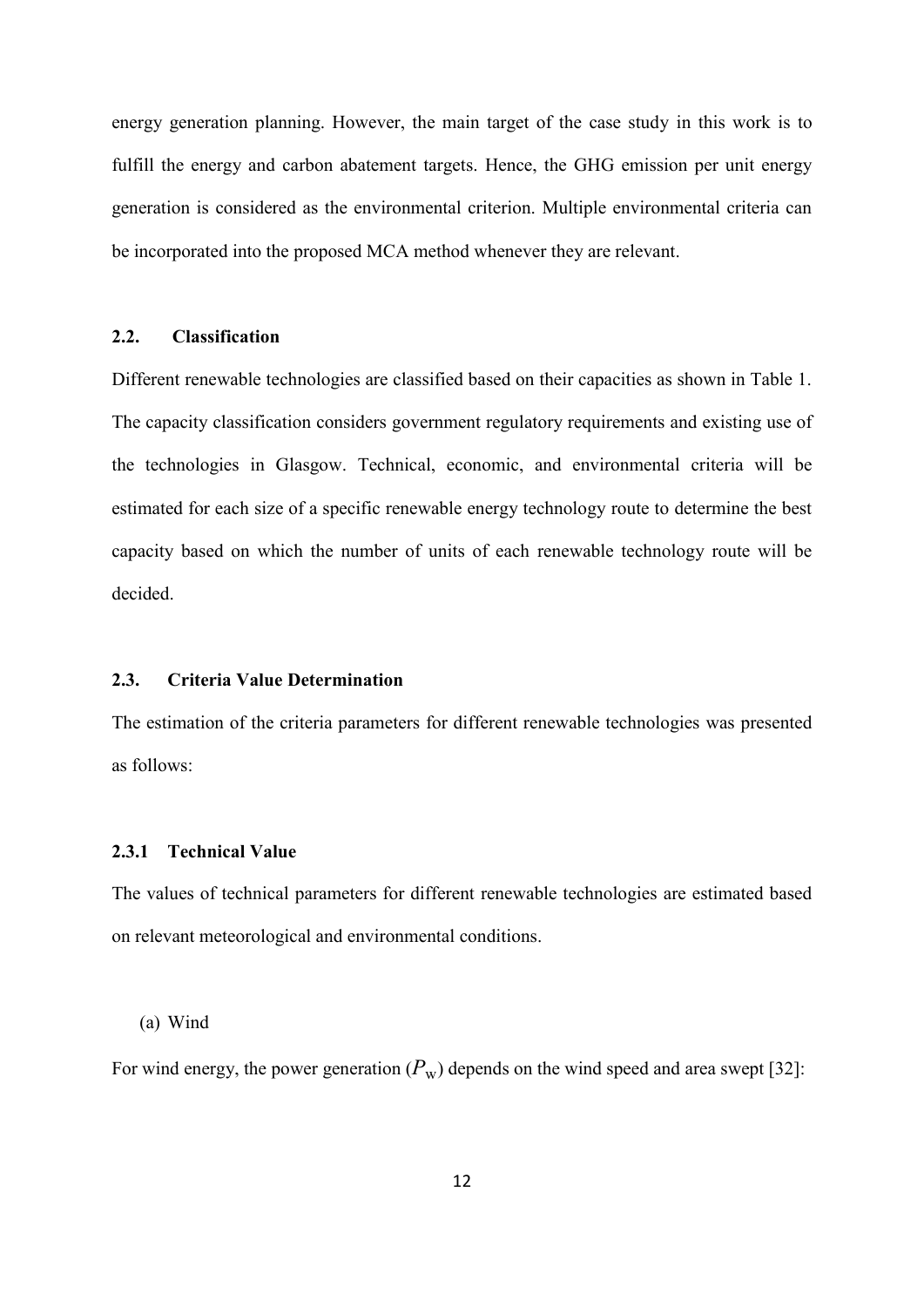$$
P_{\rm w} = \begin{cases} 0 & \text{for} \quad v \le v_{\rm ci} \text{ or } v \ge v_{\rm co} \\ \frac{1}{2} \rho C_p A_w v^3 & \text{for} \quad v_{\rm ci} \le v \le v_{\rm r} \\ P_r & \text{for} \quad v_{\rm r} \le v \le v_{\rm co} \end{cases} \tag{6}
$$

where  $\rho$ =1.225 kg/m<sup>3</sup> is the density of air (kg/m<sup>3</sup>),  $C_p$ =30.1% is the wind power coefficient [33],  $A_w$  is the area swept by rotor blades  $(m^2)$ , *v* is the wind speed  $(m/s)$ ,  $v_{ci}$  is the cut-in speed (m/s), i.e. the minimum wind speed for electricity generation,  $v_{\rm co}$  is the cut out speed (m/s), i.e. the maximum wind speed above which the rotor is stopped to prevent structural damage and  $v_r$  is the rated wind speed  $(m/s)$ , i.e. the one for rated power generation. For wind turbines of different capacities, the wind speed is adjusted by considering the heights of wind turbines as shown in Table 2, which will be used to calculate the monthly electricity generation from wind turbines. The land area required by a wind turbine is estimated by  $(5d)^2$ with d being the diameter of a rotor blade [34].

(b) Solar PV

For solar PV, the power generation (*P*s) depends on the solar irradiation and solar panel area [35]:

$$
P_{\rm s} = A_{\rm s} \times H_{\rm solar} \times \eta_{\rm s} \times PR \times f_{\rm orientation} \tag{7}
$$

where  $A_s$  is the total solar panel area (m<sup>2</sup>),  $H_{solar}$  is the solar irradiation (kW/m<sup>2</sup>) as listed in Table 3 for Glasgow,  $\eta_s$  is the efficiency of solar PV (obtained from product specification), *PR*=75% is the performance ratio [35], and *f*<sub>orientation</sub> =1 is the orientation factor [35]. The area required by solar PV depends on the dimension specification and capacity (Table 1).

#### (c) Geothermal

For geothermal energy (GSHP), the ground source heat generation  $(P_g)$  depends on the temperature drop across the heat pump and flow rate [36]: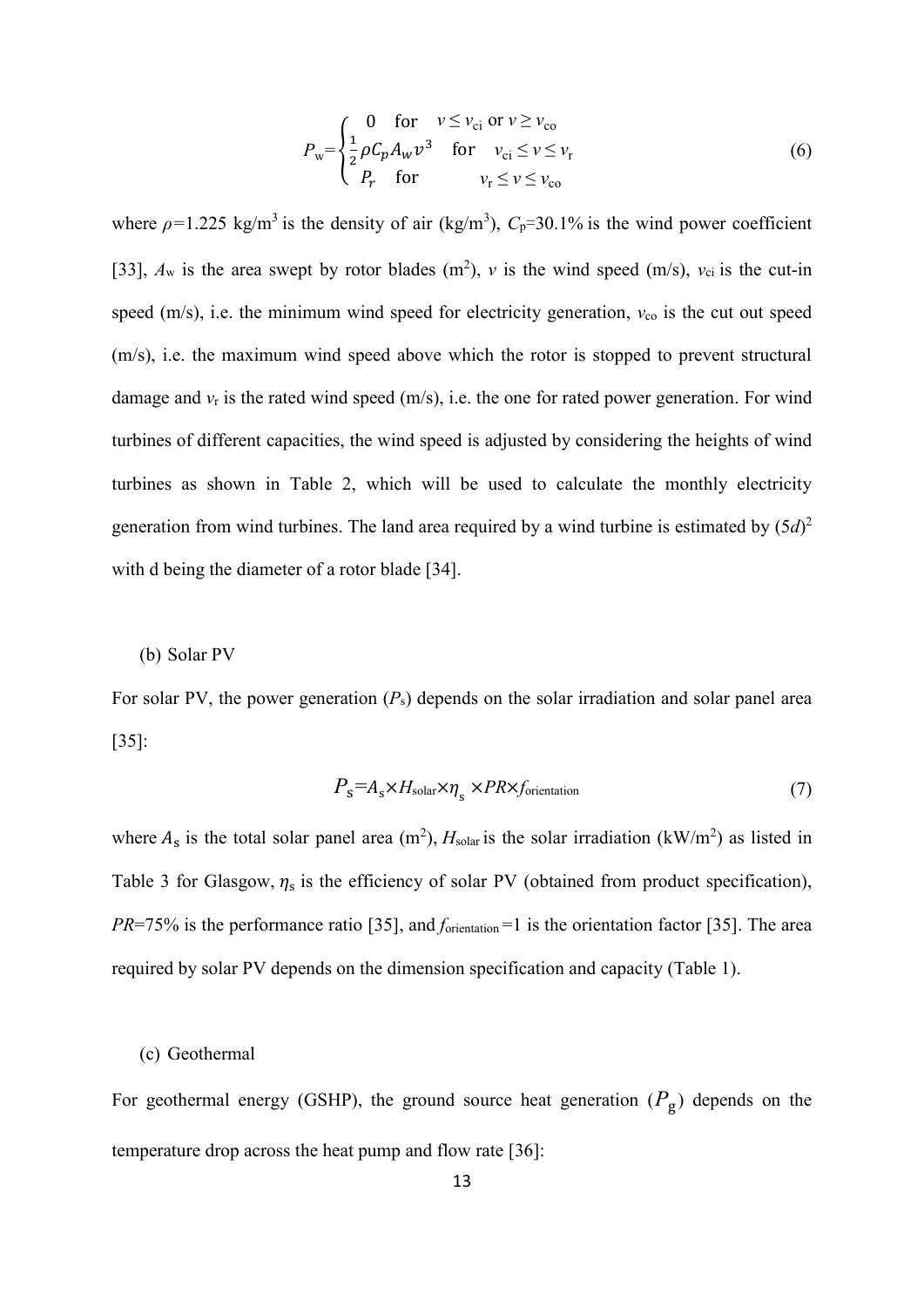$$
P_{\rm g} = Z \times \Delta \Theta \times S_{\rm cvat} \tag{8}
$$

where *Z* is the flow rate from the borehole(s) supplying the heat pump and ranges from 1 to 2 litre/s [12],  $\Delta\Theta$ =4 K is the temperature drop across the heat pump [37], and  $S_{\text{cwa}t}$ =4180 J/(K. L) is the specific heat capacity of water.

GSHP uses a compressor that consumes electricity to extract energy from a low-temperature heat source and transforms it into energy at the desired temperature level [37]. The maximum efficiency is defined by the Seasonal Performance Factor (SPF) which represents a long-term average Coefficient of Performance (COP) for the entire heating system [38]. SPF is further expressed by

$$
SPF = \frac{P_h}{P_e} \tag{9}
$$

where  $P_h$  is the total heating effect (W), and  $P_e$  is the total electricity consumed (W).  $P_h = P_g$ + *P*e and *P*g is the ground source heat (W). SPF is estimated to be 3.9 [39]. The area required for unit geothermal heat generation is  $400 \text{ m}^2/\text{kW}$  [12].

#### (d) Bioenergy

For bioenergy, the heat generation  $(P_b)$  depends on the capacity and efficiency of bioenergy reactor, feedstock types, and the net calorific value (NCV(MJ/kg)) of feedstock [40]. The heat generated per year (kWh/year) is

$$
P_{b1} = C_b \times f_b \times 8760 \tag{10}
$$

where  $C_b$  is the boiler capacity (kW) and  $f_b$  is the capacity factor. The heat generated per ton of feedstock (kWh/ton) is

$$
P_{b2} = NCV \times \eta_b \times 0.2778 \times 1000
$$
 (11)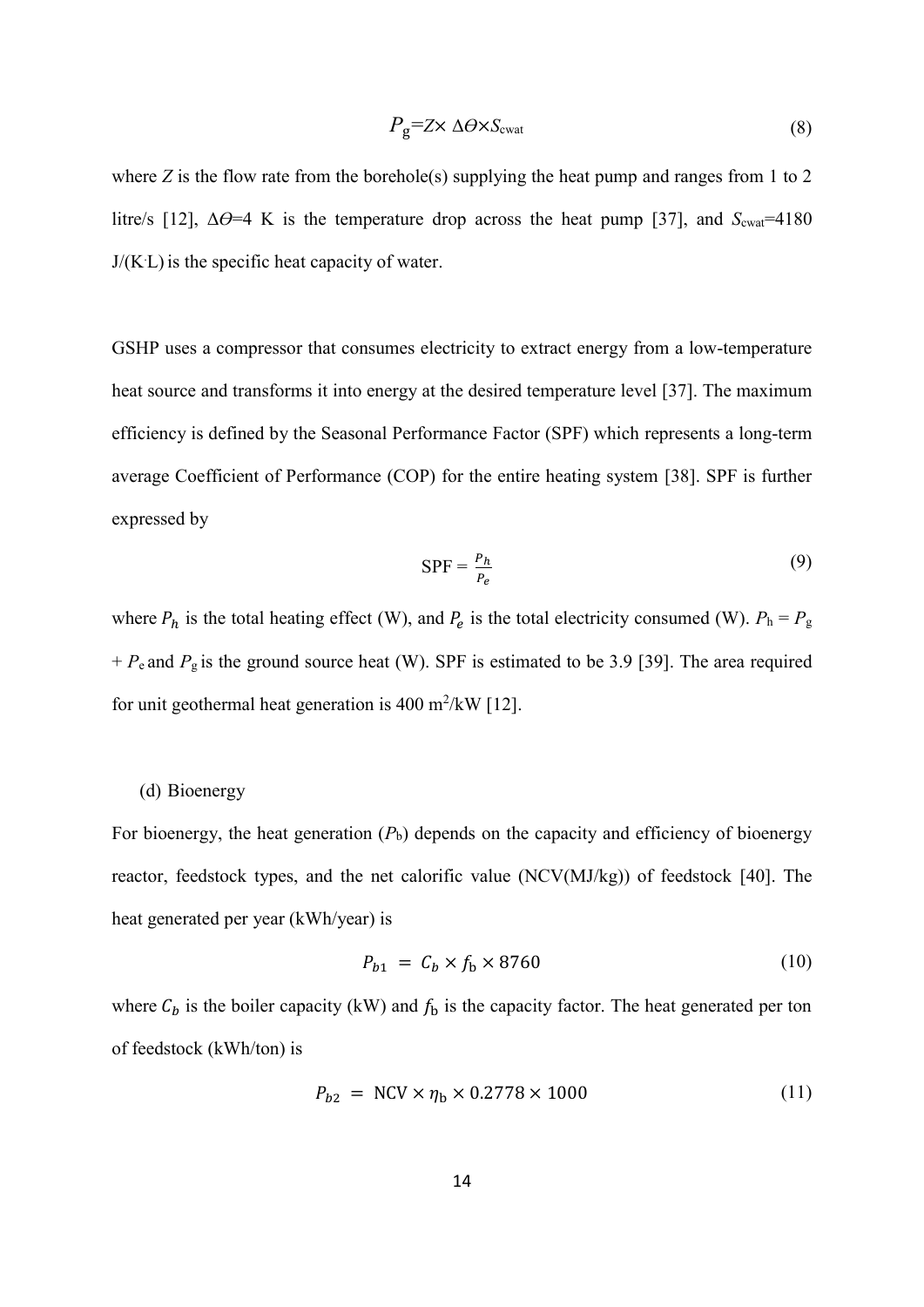where  $\eta_b$  is the boiler efficiency. 0.2778 is the unit conversion factor (from MJ to kWh). The feedstock use (ton/year) is calculated by dividing  $P_{b1}$  by  $P_{b2}$ . The land area required is calculated by considering the average yield of feedstock (wood chips) that is around 1000 ton per km<sup>2</sup> per annum [41]. The wood chips have a heating value of 12.5 MJ/kg [40].

Two types of bioenergy technologies, i.e. combustion and gasification were considered. For each type of technology, three capacity categories, i.e. 20 kW, 200 kW, and 2 MW were further considered to represent the current use in Scotland. The capacity factors of 20 kW, 200 kW, and 2 MW are 29%, 59%, and 91%, respectively [42]. The average efficiency  $(\eta_h)$ for combustion is 75%, while gasification is 77.5% [43].

#### **2.4. Economical parameters**

The installation cost of a wind turbine in Europe is £1500/kW, and the corresponding fixed O&M cost is £22.5/kW/year [44]. The variable O&M cost was neglected. The revenues of wind turbine come from the sale of electricity to the grid (5.24 p/kWh) and from the Feed-in Tariff (8.46 p/kWh for capacity  $\leq$  50 kW; 5.01 p/kWh for 50 kW  $\leq$  capacity  $\leq$  100 kW; 2.15 p/kWh for 100 kW  $\leq$  capacity  $\leq$  1.5 MW; 0.66 p/kWh for capacity  $>$  1.5 MW) [45].

For solar PV, the installation cost of solar PV in the UK is £1125/kW, and the O&M fixed cost is £10.5/kW/year [44]. The O&M variable cost was neglected. The revenues of solar PV come from the sale of electricity to the grid (5.24 p/kWh) and from the Feed-in Tariff (3.61 p/kWh for capacity < 10 kW; 3.83 p/kWh for 10 kW  $\leq$  capacity < 50 kW) [45].

The installation cost of GSHP in the UK is £1000/kW [46]. the O&M fixed cost is £5/kW/year [47], and the O&M variable cost is £0.056/kWh [48]. The revenue of GSHP is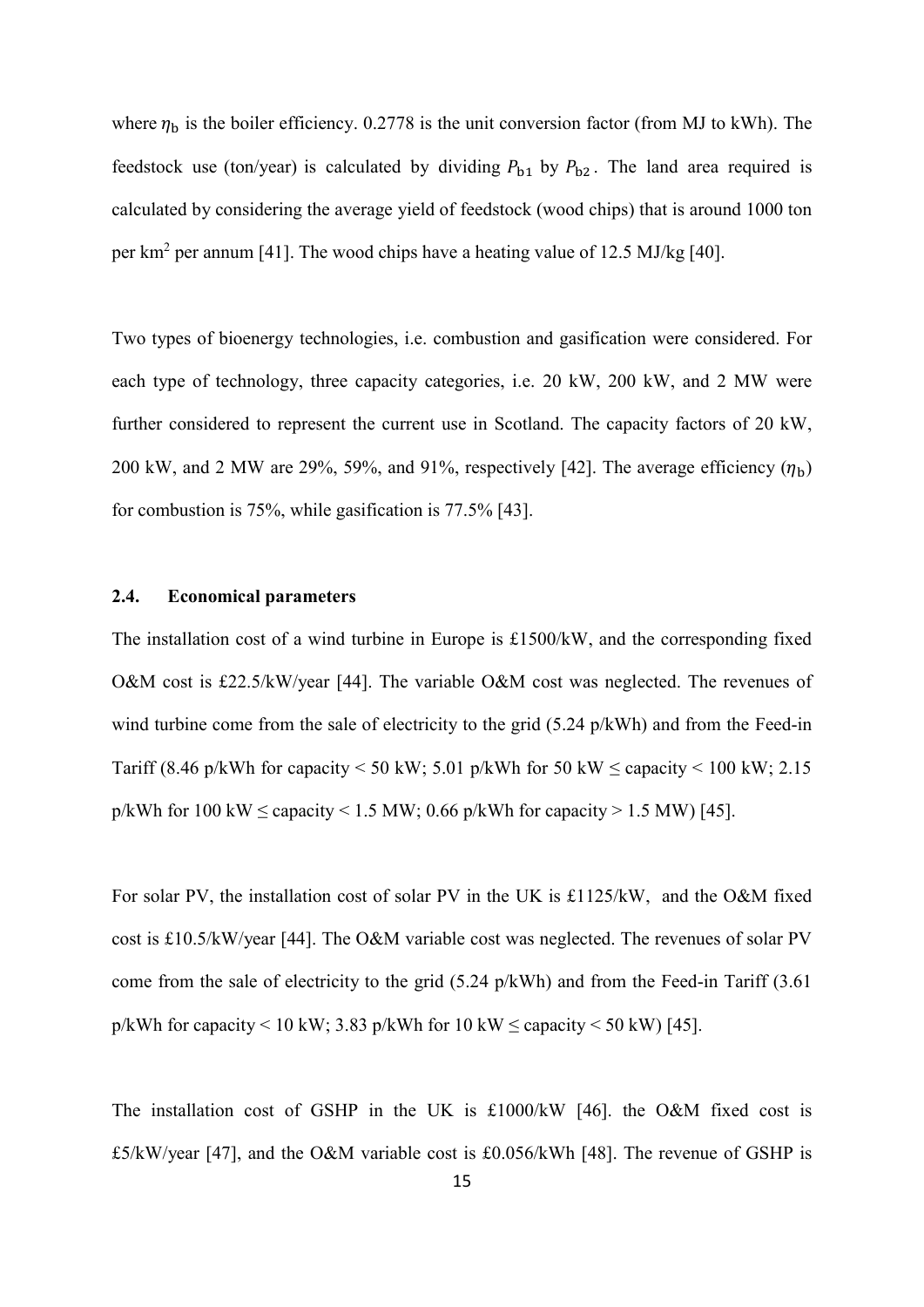dictated by the non-domestic renewable heating incentive system (9.36 p/kWh for Tier 1 and 2.79 p/kWh for Tier 2) [49]. According to OFGEM [50], for the first 3066 hours (35% of a year), the Tier 1 tariff is effective, with any further heat being payable at the Tier 2 tariff.

The installation cost of biomass combustion is £1410/kW, while the fixed O&M cost and variable O&M cost (excluding fuel cost) are £28.2/kW/year, and £0.00375/kWh [51]. The cost of wood chips cost is £65/ton or equivalently £0.025/kWh in terms of energy production [40]. The total variable cost is £0.029/kWh.

The installation cost of biomass gasification is £1605/kW, while the fixed O&M cost and variable O&M cost (excluding fuel cost) are £32.1/kW/year and £0.00375/kWh [51]. Considering the cost of wood chips (£0.025/kWh), the total variable cost is around £0.028/kWh. The revenue of bioenergy use is dictated by the non-domestic renewable heating incentive system (4.42 p/kWh for biomass combustion, 4.64 p/kWh for biomass gasification with capacity < 200 kW; 3.64 p/kWh for biomass gasification with 200 kW < capacity  $\leq 600$  kW; 1.36 p/kWh for biomass gasification with capacity  $> 600$  kW) [49].

#### **2.5. Environmental Parameters**

The environmental parameter was considered using the reported median value of life cycle GHG emissions for each type of renewable technology. For a wind turbine, it is 11 g  $CO<sub>2</sub>$ .  $_{eq}/kWh$  of electricity generation [52] and for solar PV, it is 46 g CO<sub>2-eq</sub>/kWh of electricity generation [53]. For geothermal energy, it is 70 g  $CO<sub>2-eq</sub>/kWh$  of heating generation [54, 55]. For bioenergy, it is 18 g  $CO_{2-\text{eq}}/kWh$  of heating generation for combustion and 22 g  $CO_{2-}$ <sub>eq</sub>/kWh of heating generation for gasification (without considering the soil application of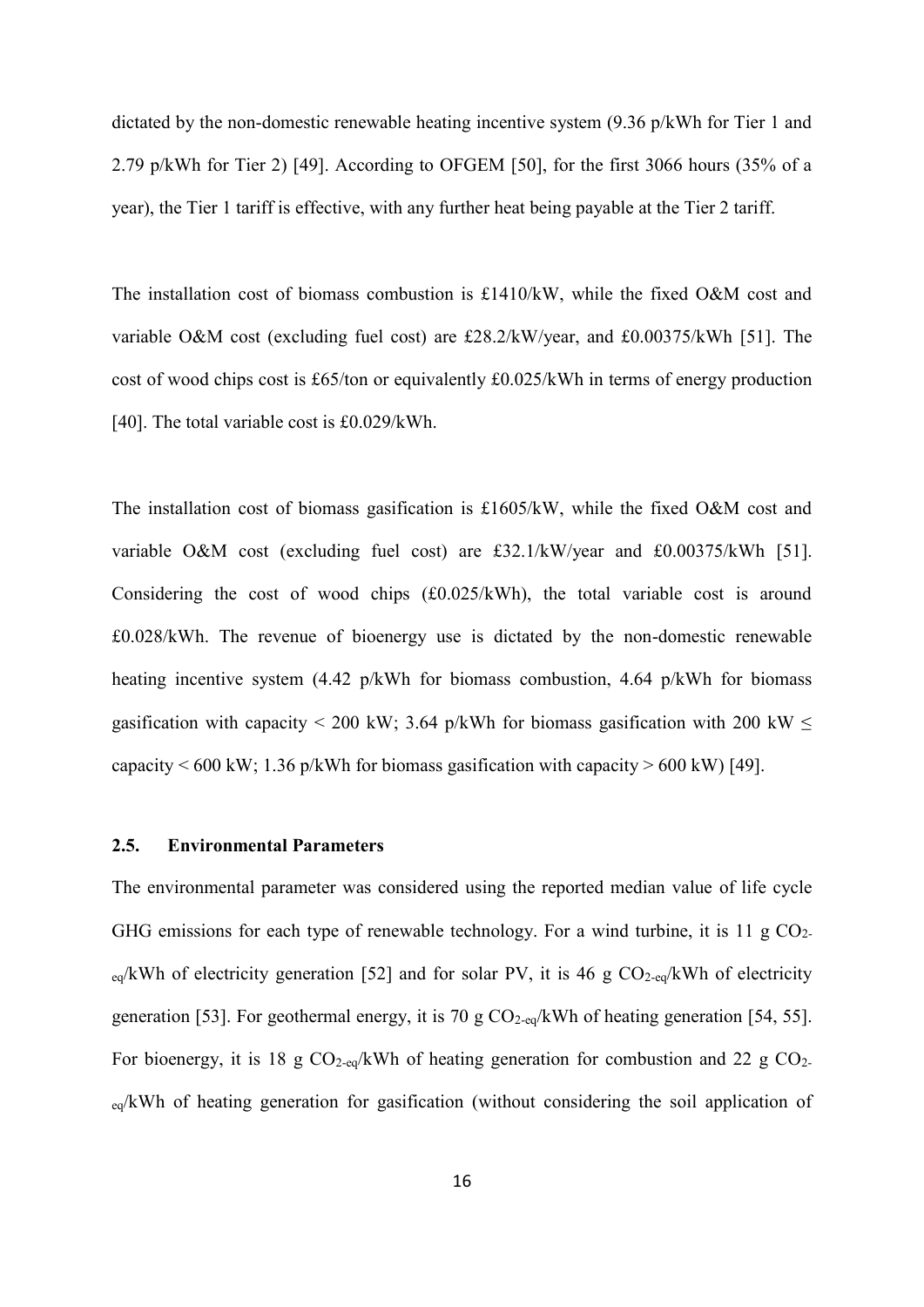biochar from gasification) [56]. The economic and environmental parameters are summarized in Table 4.

## **2.6. Multi-criteria Analysis**

MCA is a complementary approach to cost-benefit analysis using criteria weights [57]. It starts by identifying the values of considered criteria which are then ''translated'' into grades based on a given grade scale. The grading scale used in this project begins from ''1'' for poor performance to ''10'' for good performance, as seen in Table 5.

The next stage of MCA is the determination of the relative importance of each criterion or each sub-criterion (i.e. parameters under each criterion) by following a weighting procedure: a pairwise comparison with a preferential ranking of two components [57]: (1) if A is more important than B, it is reflected with a  $'$ +'' and A receives 3 points; (2) if A is equally important to B, it is reflected with a ''0'' and A receives 2 points; (3) if A is less important than B, it is reflected with a ''-'' and A receives 1 point.

These earned points determine the relative importance of each criterion or sub-criterion. The economic criterion is considered more important than the technical and environmental ones, while the technical and environmental criteria are considered equally important in the analysis for Glasgow.

The technical criterion has two sub-criteria, i.e. the capacity factor and power density. In Glasgow, the usage of land is crucial due to the limited land available for the development of renewable technology. Hence, the power density is considered more important than the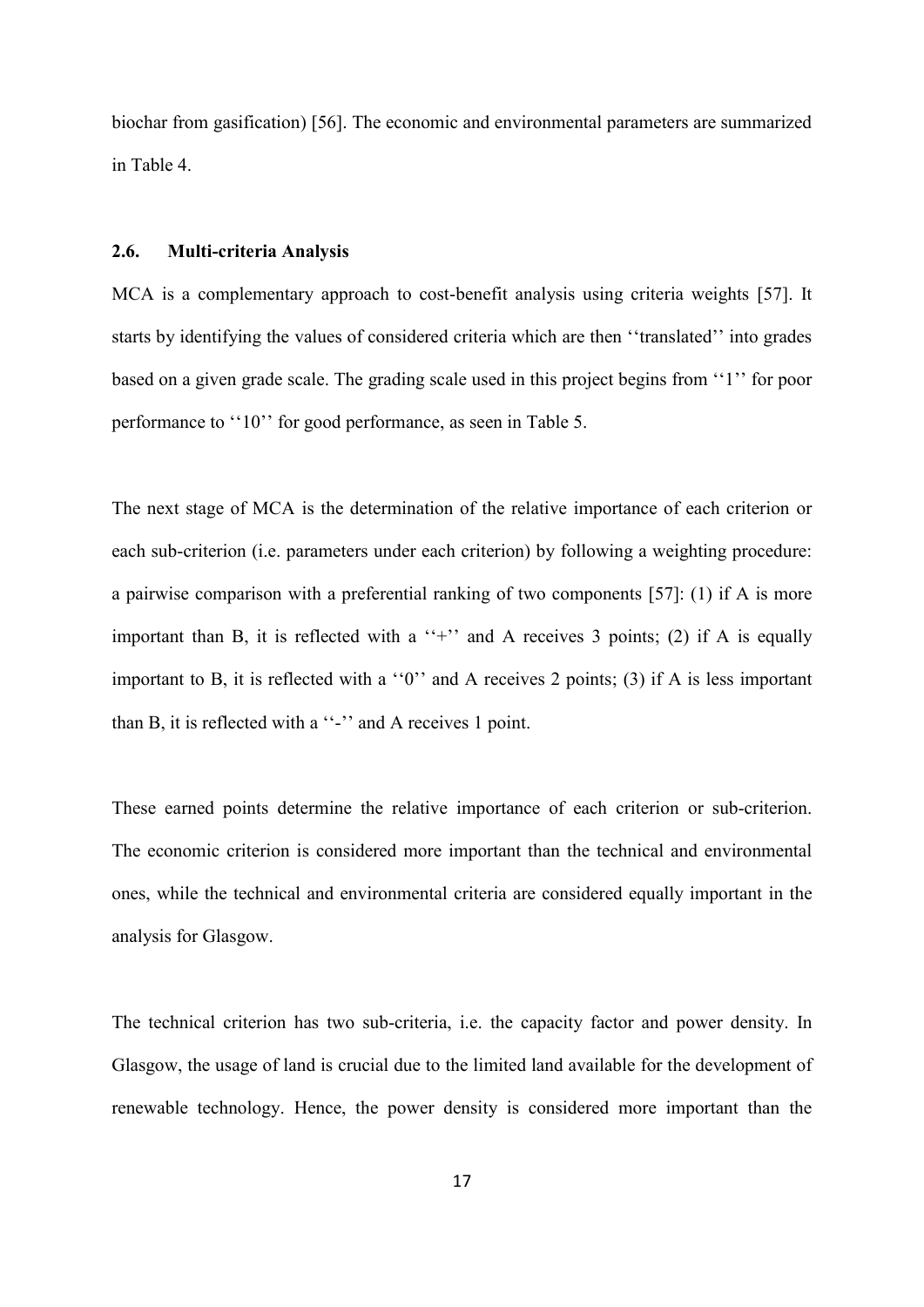capacity factor. The score of each technology route is calculated by adding the products of the grade of criteria and their weights:

$$
Score = \sum \text{grade}_i \times \text{weight}_i \tag{12}
$$

*i*=1, 2, and 3 denote the technical, economic and environmental criteria, respectively. The higher the score, the better the technology choice.

#### **2.7. Land Availability**

The number of units for each type of renewable energy technology is calculated by dividing the total available land area by the land area required for one unit of the system under the proper capacity. For wind energy, the available land is estimated to be 25% of 368 km<sup>2</sup> potential wind site in the Clyde Valley region, or equivalently 92  $\text{km}^2$  [58]. For solar energy, the available land is 5.5 Km<sup>2</sup> for ground-mounted solar photovoltaic (PV) system panels [59] and 8.8 km<sup>2</sup> for house solar PV [60, 61] or equivalently a total of 14.3 km<sup>2</sup>. For geothermal energy, the available land is estimated to be  $0.1\%$  of  $4.8\times10^3$  km<sup>2</sup> mined areas in Scotland Midland Valley or equivalently 48 km<sup>2</sup> [12]. For biomass energy, the available land is  $14.8$  $km^2$  [62].

#### **3. RESULTS AND DISCUSSION**

The decided capacity and priority of the technology options were presented followed by the number units in this section. The overall energy supply profile and carbon footprint of the proper configuration were also presented. The results of the sensitivity analysis were presented to identify the most significant factors.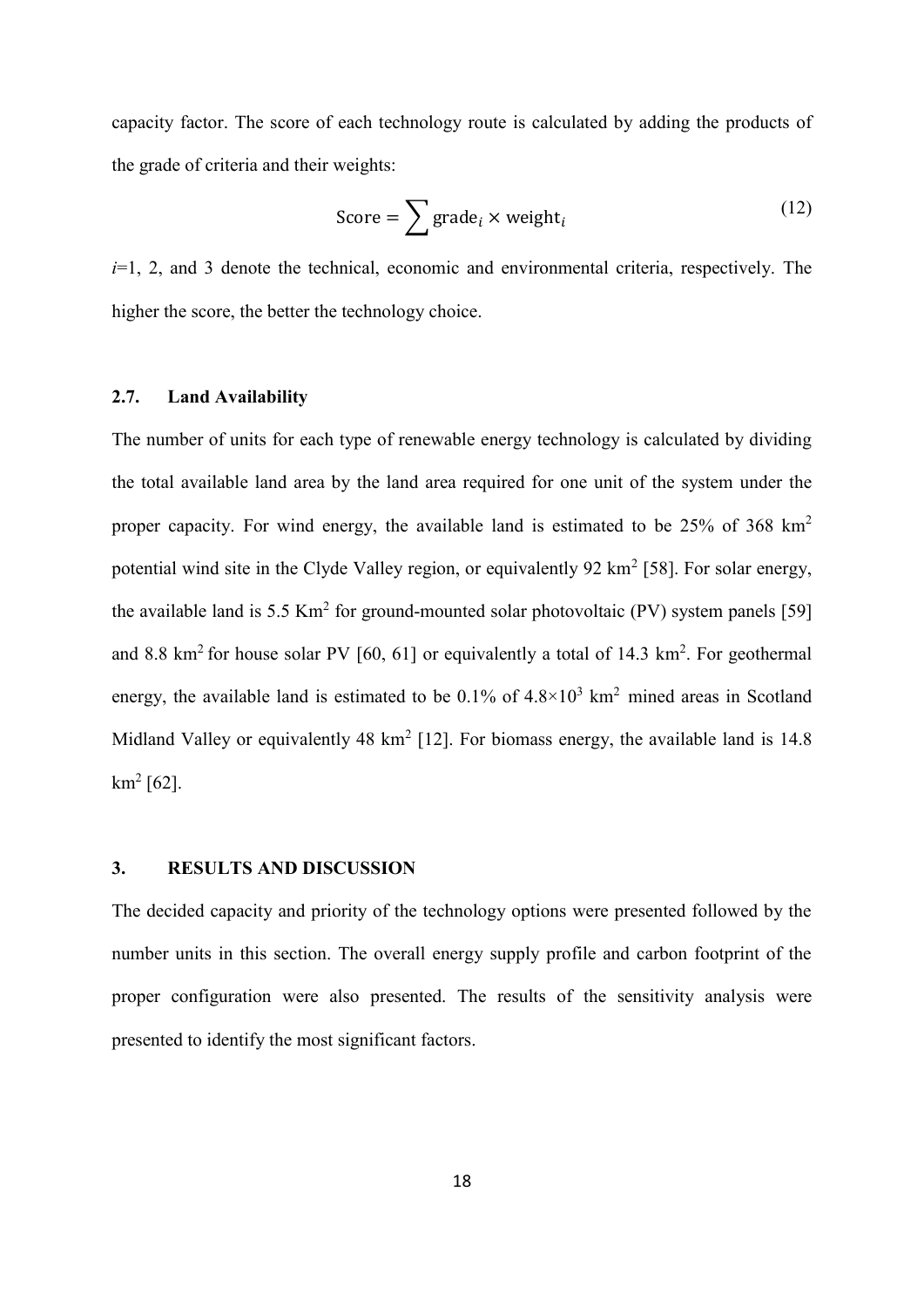#### **3.1. Capacity and Priority**

The grading assignment for wind turbines of different capacities is shown in Table 6. The score for the technical criterion increases as the capacity is the highest (0.75) for the capacity of 3.6 MW which corresponds to the highest capacity factor (34.2%). The score for the economic criterion is the highest under the capacity of 10 kW, 1 MW and 3.6 MW corresponding to a case either with a low capital cost (10 kW) or a high capacity factor (1 MW and 3.6 MW). The score for the environmental criterion is the same among the different cases as the same GHG emission data (per unit energy generation) is used [52]. The proper generation capacity is the one that receives the highest total score. It is shown in Table 6 that the proper capacity for wind turbine deployment in Glasgow is 3.6 MW.

The grading assignment for solar PV of different capacities is shown in Table 7. The cases of 2 kW and 3 kW receive the lowest score for the technical criterion. The case of 11 kW performs best regarding the economic criterion. All cases receive the same score for the environmental criterion as the same GHG emission data (per unit energy generation) is used [53]. The case of 11 kW has the highest overall score (5.94) and 11 kW is considered as the proper capacity for solar PV implementation.

The grading assignment for GSHP of different capacities is shown in Table 8. The two capacity cases considered have the same score and thus they are considered to perform equally well. The capacity of 22.5 kW was used in the subsequent analysis.

The grading assignment for bioenergy of different capacities is shown in Table 9. For both combustion and gasification, the capacity of 2 MW has the highest score for the technical criterion. For combustion, the capacity of 2 MW has the highest score for the economic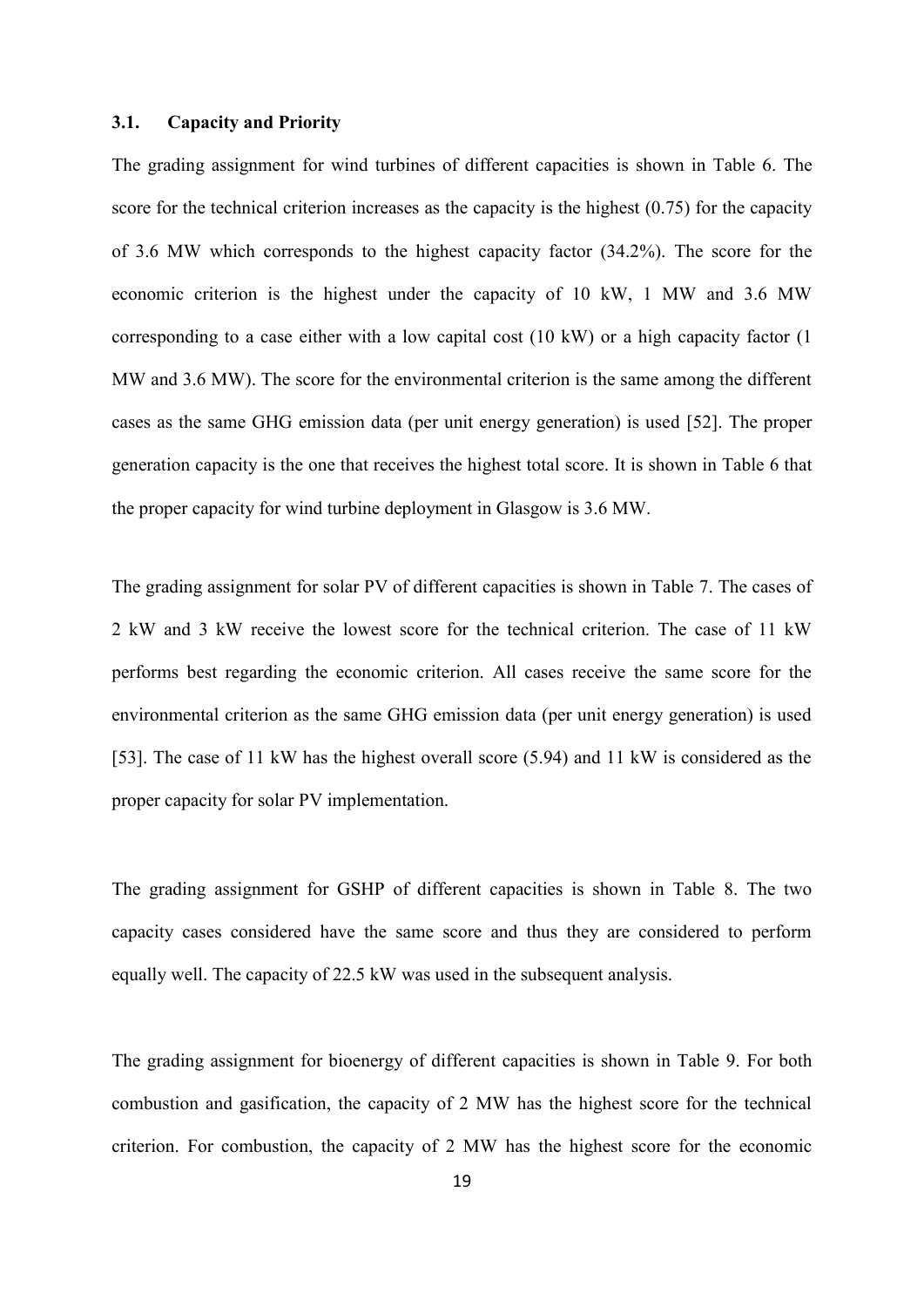criterion, while for gasification, the capacities of 20 kW and 200 kW have the highest score for the economic criterion. This partly reflects our consideration that gasification is more suitable for small-scale, distributed applications as compared to combustion [63]. Under the same capacity, combustion has a higher score than gasification in terms of the environmental criterion. Overall, the optimal bioenergy choice is 2 MW combustion.

The priority use of renewable energy (Table 10) is resolved by comparing the scores of the optimal capacities of the technologies in terms of electricity and heat generation, respectively. Table 10 shows that the renewable electricity generation should prioritize wind turbine (3.6 MW) and have solar PV (11 kW) as the second choice (i.e. solar PV will be needed unless the electricity generation from wind turbine installation on the land available cannot satisfy the electricity demand.). Bioenergy (2 MW) should be prioritized, while GSHP (22.5 kW) is the second choice for renewable heat generation (i.e. GSHP will be needed unless the heat generation from bioenergy installation on the land available cannot satisfy the heat demand.).

#### **3.2. Number of Units**

The number of units for the optimal implementation of each renewable technology is calculated by dividing the available land area for the technology by the optimal capacity, considering the priority use of renewable energy. The numbers of units for renewable technologies are listed in Table 10. It is shown that for priority technologies wind turbines and bioenergy, the available land areas are fully utilized, and the total implementation includes 255 wind turbines and 2 combustion-based bioenergy plants. However, using wind energy and bioenergy is not enough to meet the respective electricity and heat demands and solar PV units and GSHP are needed to supplement the electricity and heat supply, respectively. In other words, the land usage of solar PV and GSHP reflects the amount of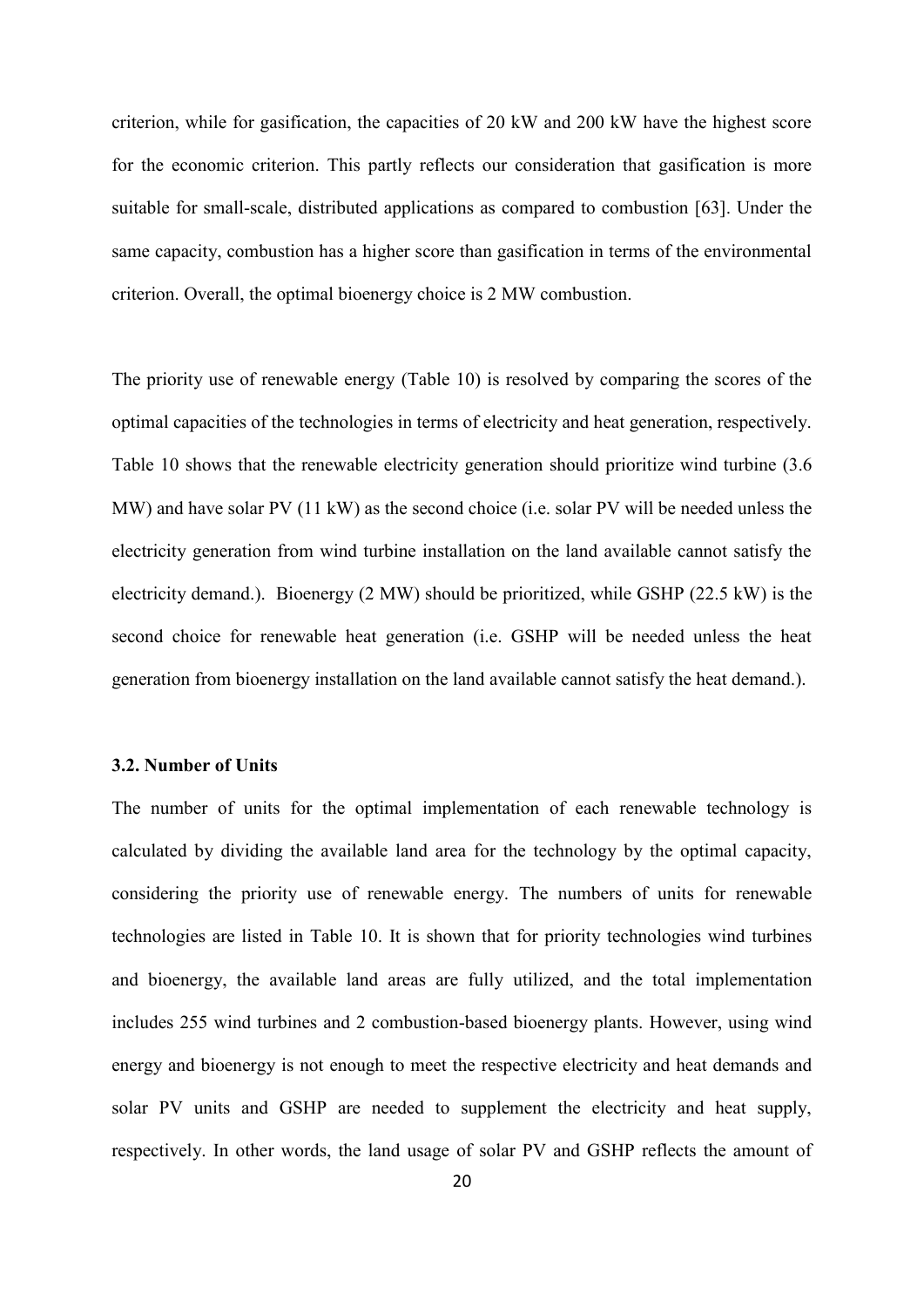energy demand that cannot be fulfilled by the energy supply from wind turbines and biomass combustion. There should be 23497 units of solar PV panels which take up 16% of the available land area. 3382 units of GSHPs are needed which takes up 47% of the available land area.

## **3.3. Energy Supply Profile**

The numbers of renewable technology units are determined by considering the yearly electricity and heat demands of Glasgow. However, monthly electricity and heat demands are featured by seasonality, that is, the energy demand peaks in winter (December – February), while dips in summer (June – August). The monthly energy demands in 2020 for Glasgow were estimated based on the monthly energy use profile of Scotland [64] as shown in Figure 2 (a). Meanwhile, due to the seasonal variation of meteorological factors (i.e. solar irradiation and wind speed), the electricity generation from wind turbines and solar PV varies seasonally as well. Although the electricity generation from 255 wind turbines and 23497 units of solar PV matches the demand annually, Figure 2 (a) shows that the monthly electricity generation during April – October falls short of the demand while the one from November – March exceed the demand. Hence, it is necessary to implement energy storage systems to balance the monthly electricity demand and generation.

Systems of flow battery energy storage – vanadium redox battery were considered for electricity storage, as they are suitable for large-scale implementation [65] and long-period storage [66], and are competitive in terms of efficiency, cost, system life, maintenance, and safety [67]. The efficiency of the storage systems is 85% [67]. As shown in Figure 2 (b), the accumulated electricity peaks in March (460 GWh), based on which the capacity of the electricity storage is estimated to be 62 MW vanadium redox battery. Figure 2 (b) also shows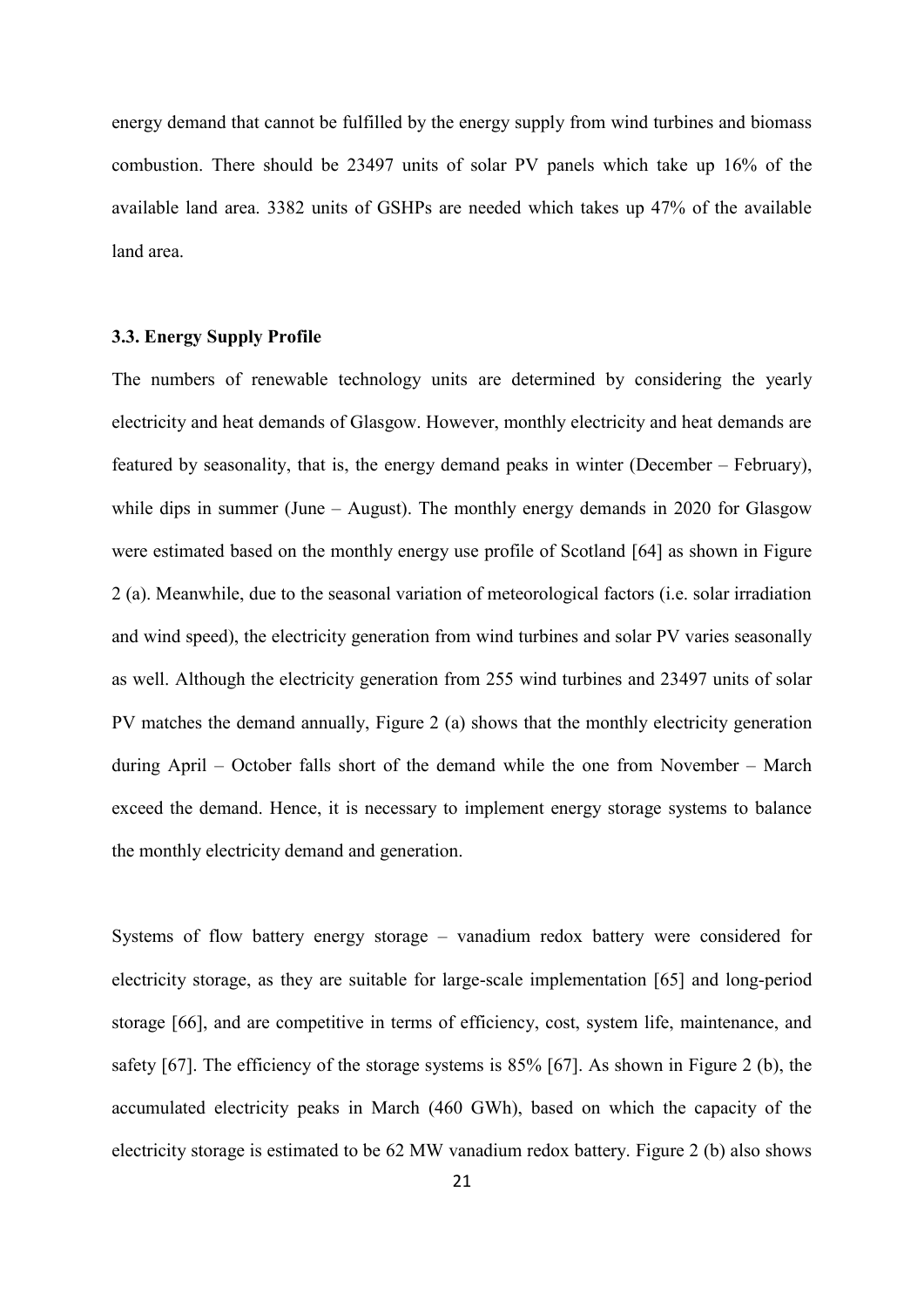the charging and discharging profiles of the electricity storage to balance the demand and generation. The maximum electricity discharged is around 140 GWh and happens in September. Overall, to meet the renewable electricity supply target in 2020, the renewable electricity generators consist of 255 units of wind turbines (3.6 MW), 23,497 units of solar PV panels (11 kW), and 62 MW vanadium redox battery.

There is a similar mismatch between monthly heat demands and supplies as shown in Figure 3 (a). During the period of April – October, the monthly heat supplies are always higher than the demands, while the heat demands are higher than the heat supplies during the period of November – March. A system of thermal energy storage - sensible heat storage was considered to balance the monthly heat demands and supplies. The efficiency of the system is 70% [68]. Figure 3 (b) shows that the accumulated heat peaks at 85 GWh and happens in October. The corresponding capacity of sensible heat storage is estimated to be 14 MW. The maximum heat discharging happens in July and is around 25 GWh. Overall, to meet the renewable heat supply target in 2020, the renewable heat generators consist of 2 units of biomass combustion (2 MW), 3382 units of GSHP (22.5 kW), and a 14 MW sensible heat storage system.

## **3.4. Carbon Footprint**

Without the energy storage systems, the renewable energy use that meets the targets of 3029 GWh renewable electricity and 698 GWh renewable heat has a carbon footprint of 43078 ton  $CO<sub>2-eq</sub>$  for electricity and 47207 ton  $CO<sub>2-eq</sub>$  for heating. Energy storage systems contribute to additional GHG emissions. Based on the unit carbon footprint of vanadium redox battery, 40.2 ton CO2-eq/GWh as reported by [69], the electricity storage system that will store 460 GWh electricity has a carbon footprint of 18494 ton  $CO_{2-eq}/GWh$ . Based on the unit carbon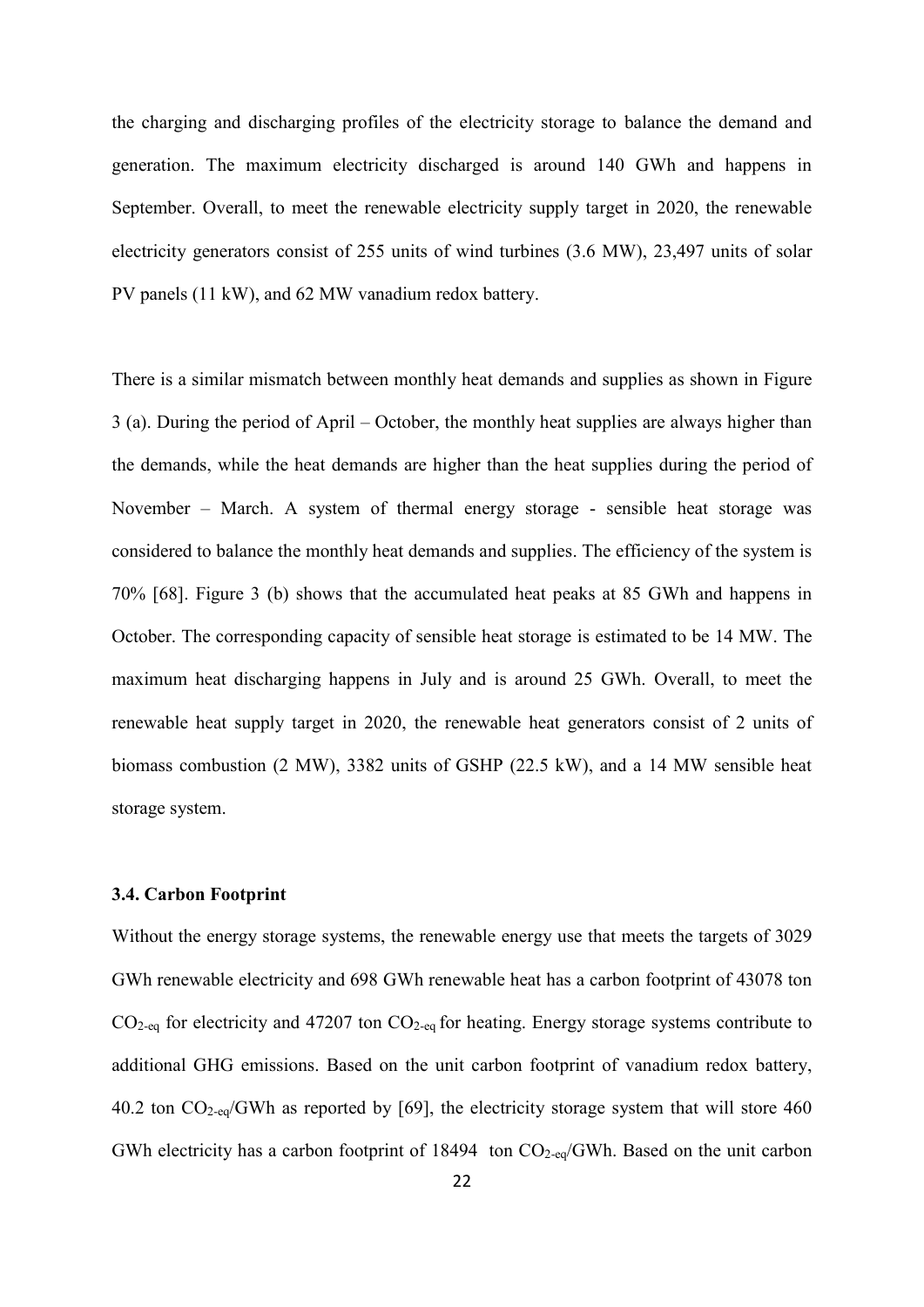footprint of sensible heat storage, i.e. 10 ton  $CO_{2-eq}/GWh$  [54], the heat storage system that will store 85 GWh heat has a carbon footprint of 850 ton CO<sub>2-eq</sub>. Hence, the overall carbon footprint of renewable energy use with energy storage components has a carbon footprint 109630 ton CO2-eq which is still lower than the 2020 maximum GHG emission target of 129741 ton  $CO<sub>2-eq</sub>$ .

The results obtained in this work are generally consistent with some of the existing studies for city-scale planning. For example, [70] illustrated that the Scottish Government has developed heat maps for Glasgow and studied the priority of renewable energy. Energy consumption benchmark and building use data were used to model the distribution of energy consumption. It was found that the priority of electricity generation should be given to wind turbines due to its low cost. Wind turbines were reported to be one of the least carbon energy resources in and around the town which is consistent with one of the environmental basis used by our study.

[71] performed an MCA to select the proper electricity generation technologies for Lithuania. The analysis was based on a combination of AHP and an Additive Ratio Assessment method and considered five aspects, i.e. economic, technological, environmental, social and political. The results showed that biomass technologies should be given a priority among all the renewable electricity generation technologies. [72] selected the most suitable alternative renewable energy for Istanbul using an integrated VIKOR-AHP methodology. The analysis considered a variety of factors such as technical, energy, cost of operation and maintenance, investment cost, employment creation, land use, social acceptability, and emission of nitrogen oxide and carbon dioxide. The results showed that wind energy should be given priority. [73] proposed an AHP-based MCA approach to assess five sources of renewable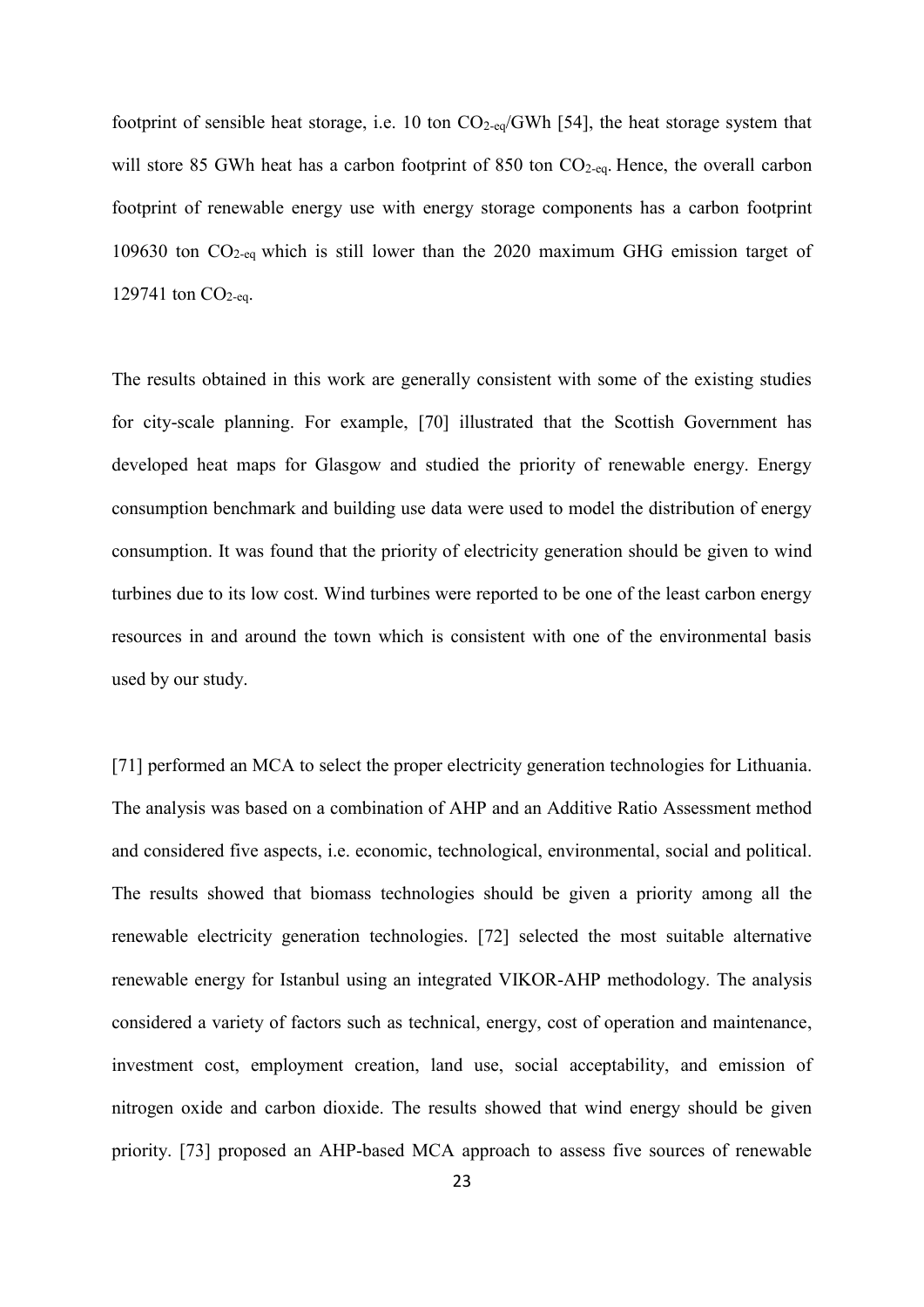energy for power generation in Saudi Arabia. The five sources of renewable energy considered included wind, biomass, solar PV, and solar thermal. Technical, economic, sociopolitical, and environmental aspects were considered. The results revealed that the most viable renewable energy technology is solar photovoltaic, which was followed by solar thermal. Wind energy was ranked number three because of its high performance in technical and economic aspects.

#### **3.5. Sensitivity Analysis**

A sensitivity analysis is conducted to assess the impacts of weightings in technical, economic, and environmental criteria (relevant importance) on the decision in the configuration of renewable energy use. The analysis above is referred to as Case 1 where the economic criterion is most important. Two more cases, i.e. Case 2 and Case 3, are further considered with the technical and environmental criteria being the most important one, respectively. The results of the MCA analysis for all three cases are listed in Table 11.

Table 11 shows that both Case 1 (base case) and Case 3 prioritize wind turbines (3.6 MW) for renewable electricity generation while prioritizing bioenergy (2 MW) for renewable heat generation. However, Case 2 for which the technical criterion is the most important, solar PV (11 kW) is prioritized for renewable electricity generation while bioenergy (2 MW) is still the priority for renewable heat generation. The changes in priority ranking further affect the number of implementation units. For case 2, the optimal numbers of units are 95323 and 176 for solar PV and wind turbines, respectively, while they are 2 and 3382 for bioenergy and GSHP, respectively. The capacity of the vanadium redox battery is 29 MW (versus 62 MW for Case 1 and 3) to ensure the balance between monthly electricity demands and supplies. The corresponding carbon footprints for renewable electricity generation and energy storages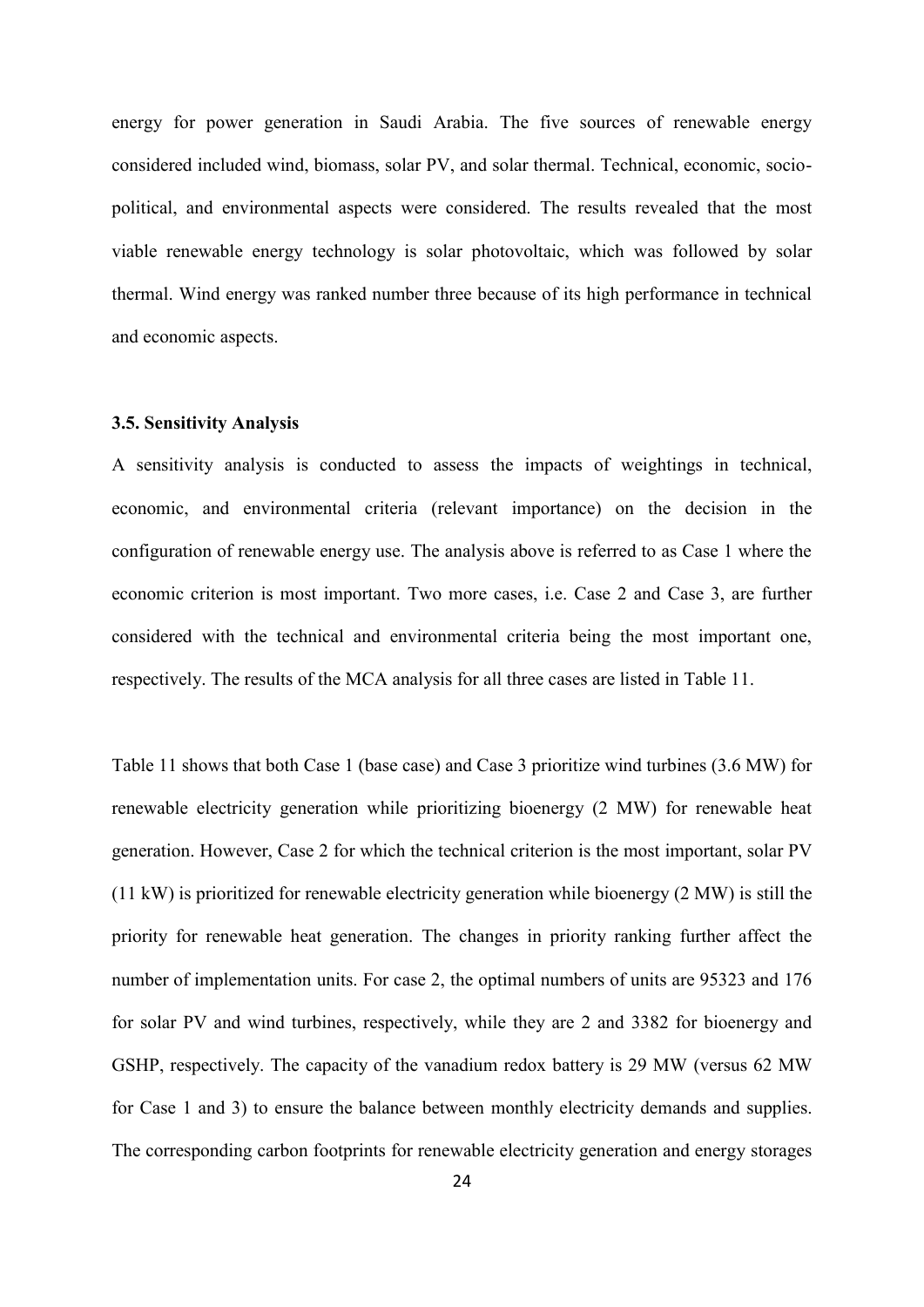are 72904 and 9461 ton  $CO_{2-\text{eq}}$ , leading to an overall carbon footprint of 129572 ton  $CO_{2-\text{eq}}$ (versus 109629 ton  $CO_{2-eq}$  for Case 1 and 3), which is only slightly lower than the carbon emission target.

#### **4. LIMITATIONS**

The practical planning and deployment of renewable energy can be subjected to requirements outlined by the stakeholders, consumers, investors, and policymakers. The same can be reflected by the reason that different methods including environmental, economic, and technical need to be considered in the evaluation process for renewable energy planning. Normally, the problem with decision-making stems from the fact that each stakeholder has more than one goal to meet. On most occasions, there is a trade-off between different goals, depending on the level of interests shown by the stakeholders involved.

Risks related to viable energy projects rely basically on numerous factors and regulatory procedures; moreover, they also differ in accordance with the various stakeholders' viewpoints involved in the investment sector. Policymakers are concerned with proficient policy schemes and effective designing, providing suitable incentive levels to possible renewable energy project investors, meeting the government targets. For that reason, future research is needed to test the methodology in terms of different policy schemes during both the design and deployment stages.

A wider sensitivity analysis is suggested in future work. Probabilistic concepts can be introduced to consider potential uncertainty in the values of criteria parameters. It will potentially be incorporated into the proposed method of this in the future to understand the possible ranges of configurations suggested. Additionally, it will be interesting to apply the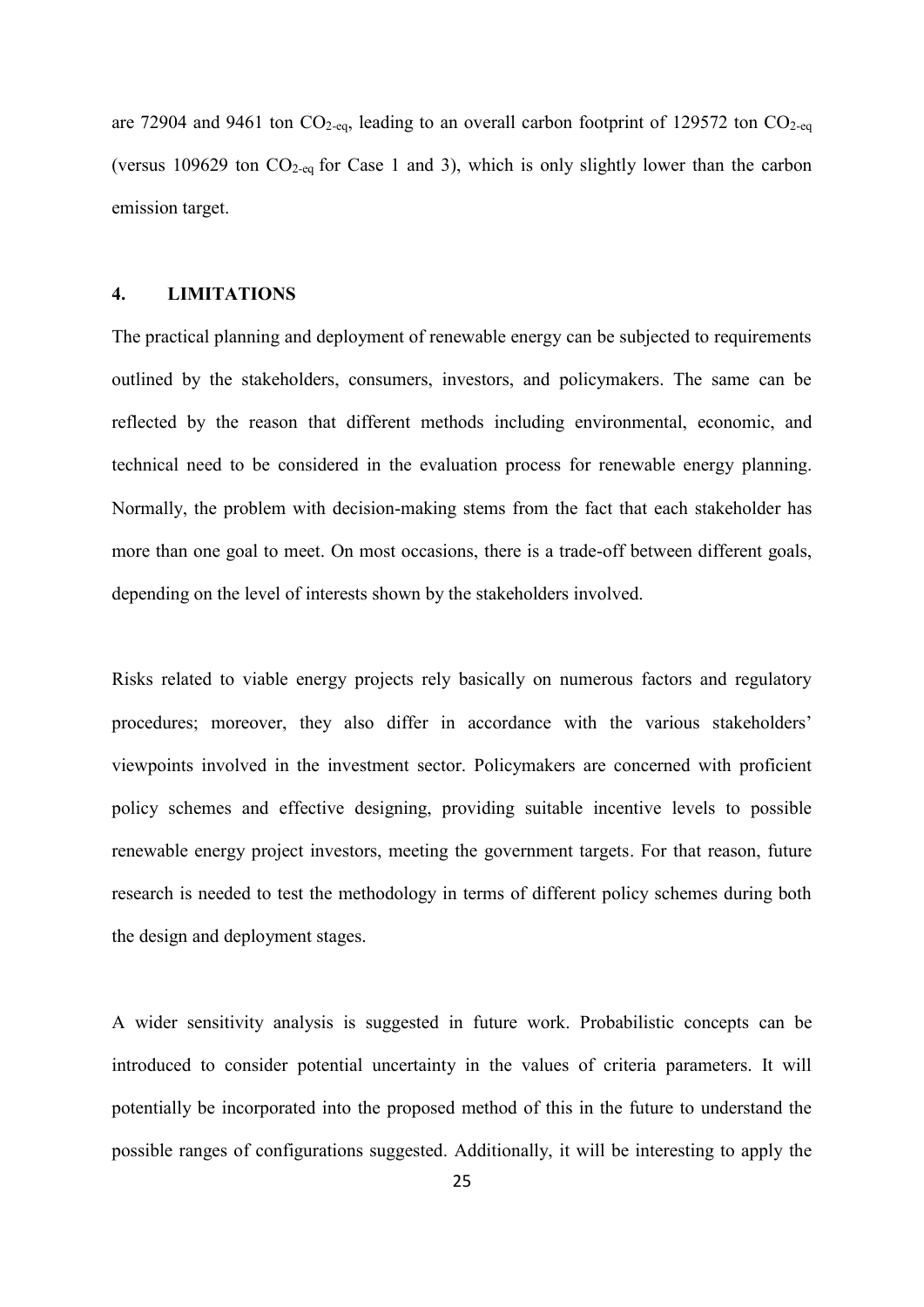proposed MCA for the renewable energy planning of different cities, which will accumulate a systematic database to guide renewable planning under an even larger scale (e.g., a country or region scale) and to achieve consensus about low carbon development among different cities or countries.

## **5. CONCLUSIONS**

The sizing of the components of a renewable energy system is not only confined by demand but also the reliability of the energy supply. Therefore, it is essential to arrange and combine the generation of energy from different renewable sources to balance the issue of stability and demand. In this work, a two-stage multi-criteria analysis method was developed to identify the priority and capacities and the numbers of units of renewable energy technologies under a larger, city-scale. Technical (capacity factor and power density), economic (BCR) and environmental (CO2-eq emission) criteria were considered for developed the model. The method was applied to plan Glasgow's renewable energy use. The estimated capacity and priority, numbers of units of renewable energy technologies and the energy supply and carbon footprint of the decided configuration have been studied for the case of Glasgow.

The major novelty of this work includes:

- Developing a two-stage MCAM to identify the priority and capacities, also the numbers of units of renewable energy technologies under a larger, city-scale;
- Applying the method to plan renewable energy implementation in Glasgow to meet the city's renewable electricity and heat supply targets;
- Estimating the carbon saving potential of the identified proper configuration with respect to the city's emission target;
- Applying a sensitivity analysis to assess the impacts of weightings on the decision.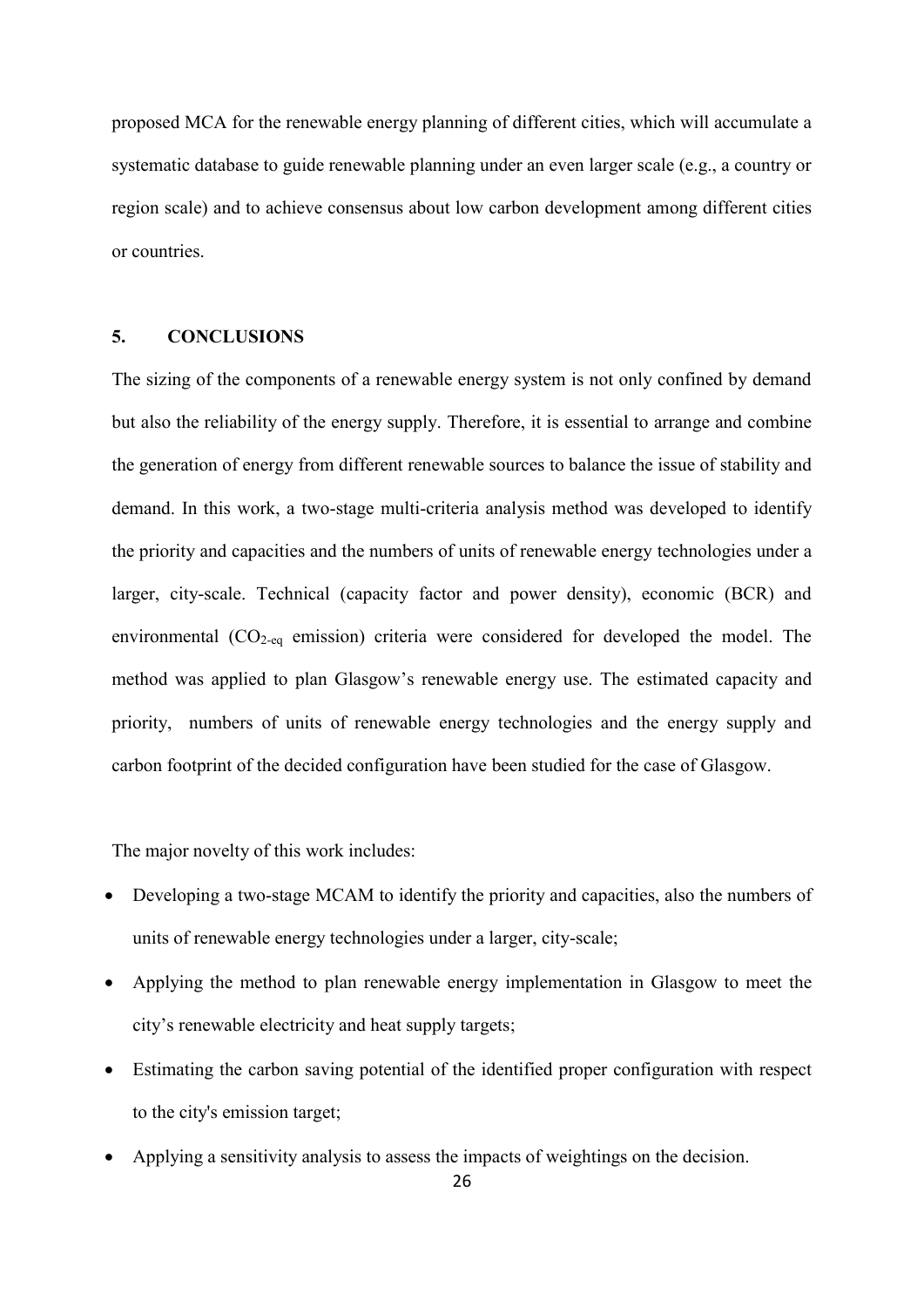Specifically, when the economic criterion was most important, the analysis showed that wind turbines and bioenergy should be prioritized for electricity and heat generation, respectively. The renewable energy use plan consists of 255 units of wind turbines (3.6 MW), 23497 units of solar PV panels (11 kW), 2 units of biomass combustion systems (2 MW), and 3382 units of GSHPs (22.5 kW).

To balance monthly energy demands and supplies, the renewable energy use needed to be supported by 62 MW vanadium redox battery and 14 MW sensible heat storage. The annual carbon footprints for electricity and heat generation, energy storage, and the overall renewable energy use were 43078 ton  $CO<sub>2-eq</sub>$ , 47207 ton  $CO<sub>2-eq</sub>$ , 19344 ton  $CO<sub>2-eq</sub>$ , and 109629 ton CO2-eq, respectively, which fulfilled the emission target of 2020 for Glasgow. Sensitivity analysis showed that solar PV would be prioritized for electricity generation, which increased the total carbon footprint to 129572 ton  $CO<sub>2</sub>$ -eq when the technical criterion was most important. It is recommended that future studies should be done to incorporate the probabilistic concept into the method to account for potential uncertainties and to gather a systematic database on the renewable energy planning of different cities or countries.

### **ACKNOWLEDGMENT**

This research is partially supported by the University of Glasgow's John Robertson Bequest Award.

#### **REFERENCES**

1. Khare, V., S. Nema, and P. Baredar, *Solar–wind hybrid renewable energy system: A review.* Renewable and Sustainable Energy Reviews, 2016. **58**: p. 23-33.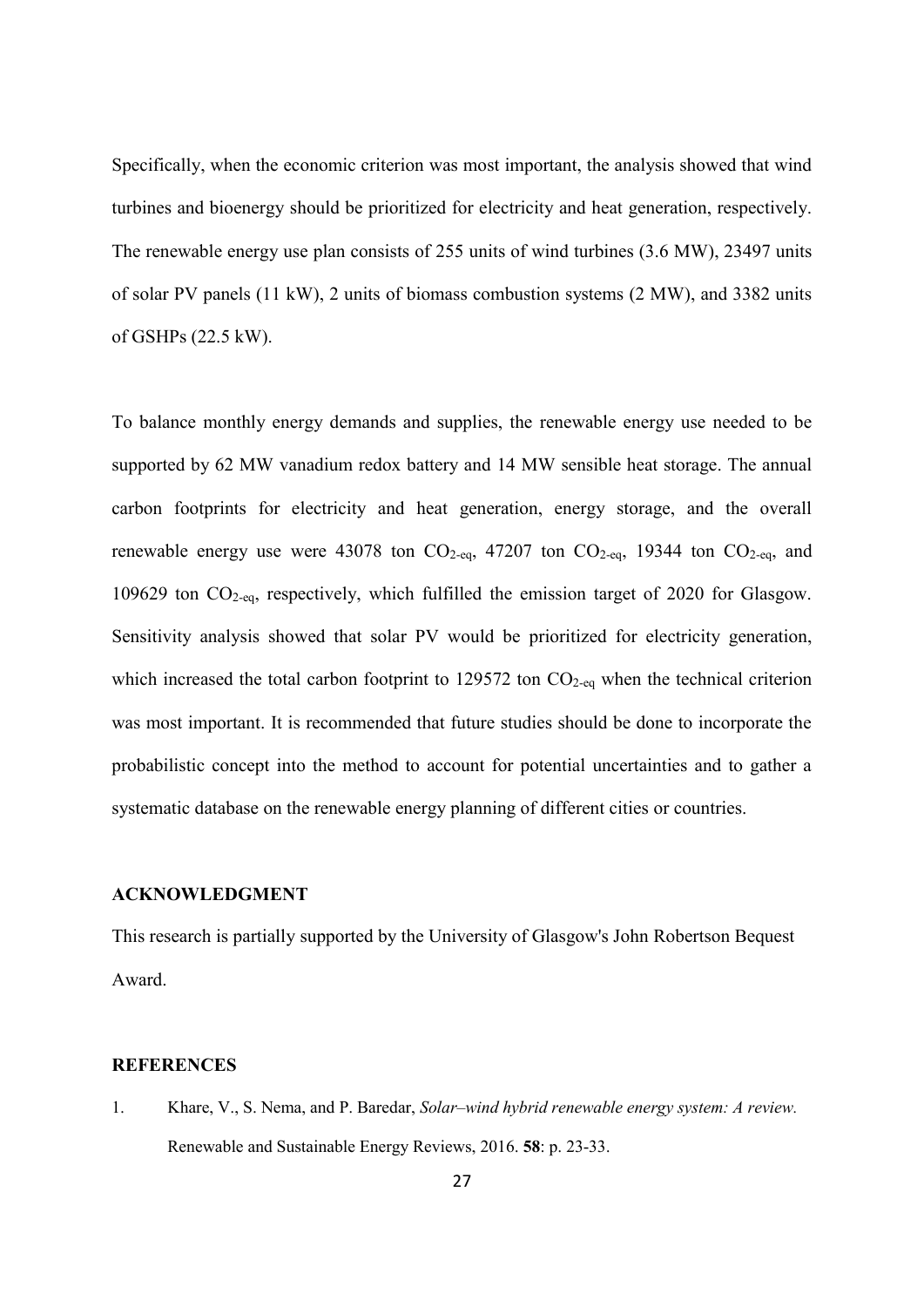- 2. Mazzeo, D., et al., *Energy reliability-constrained method for the multi-objective optimization of a photovoltaic-wind hybrid system with battery storage.* Energy, 2018. **156**: p. 688-708.
- 3. Abdullah, M.A., K.M. Muttaqi, and A.P. Agalgaonkar, *Sustainable energy system design with distributed renewable resources considering economic, environmental and uncertainty aspects.* Renewable Energy, 2015. **78**: p. 165-172.
- 4. Liu, L., et al., *A review on electric vehicles interacting with renewable energy in smart grid.* Renewable and Sustainable Energy Reviews, 2015. **51**: p. 648-661.
- 5. Mazzeo, D., *Nocturnal electric vehicle charging interacting with a residential photovoltaicbattery system: a 3E (energy, economic and environmental) analysis.* Energy, 2019. **168**: p. 310-331.
- 6. Glasgow City Council, *Carbon Management Plan*. 2013.
- 7. Scottish Goverment, *2020 Routemap for Renewable Energy in Scotland*. 2011.
- 8. Walker, S.L., A. Hope, and E. Bentley, *Modelling steady state performance of a local electricity distribution system under UK 2050 carbon pathway scenarios.* Energy, 2014. **78**: p. 604-621.
- 9. Ma, Z., H. Bao, and A.P. Roskilly, *Seasonal solar thermal energy storage using thermochemical sorption in domestic dwellings in the UK.* Energy, 2019. **166**: p. 213-222.
- 10. Speirs, J., C. McGlade, and R. Slade, *Uncertainty in the availability of natural resources: Fossil fuels, critical metals and biomass.* Energy Policy, 2015. **87**: p. 654-664.
- 11. Liang, X., et al., *Optimization of heat extraction strategies in fault-controlled hydrogeothermal reservoirs.* Energy, 2018. **164**: p. 853-870.
- 12. Scottish Goverment, *Potential for deep geothermal energy in Scotland: study volume 2*. 2013.
- 13. Opricovic, S., *Multicriteria optimization of civil engineering systems.* Faculty of Civil Engineering, Belgrade, 1998. **2**(1): p. 5-21.
- 14. Wang, J.-J., et al., *Review on multi-criteria decision analysis aid in sustainable energy decision-making.* Renewable and Sustainable Energy Reviews, 2009. **13**(9): p. 2263-2278.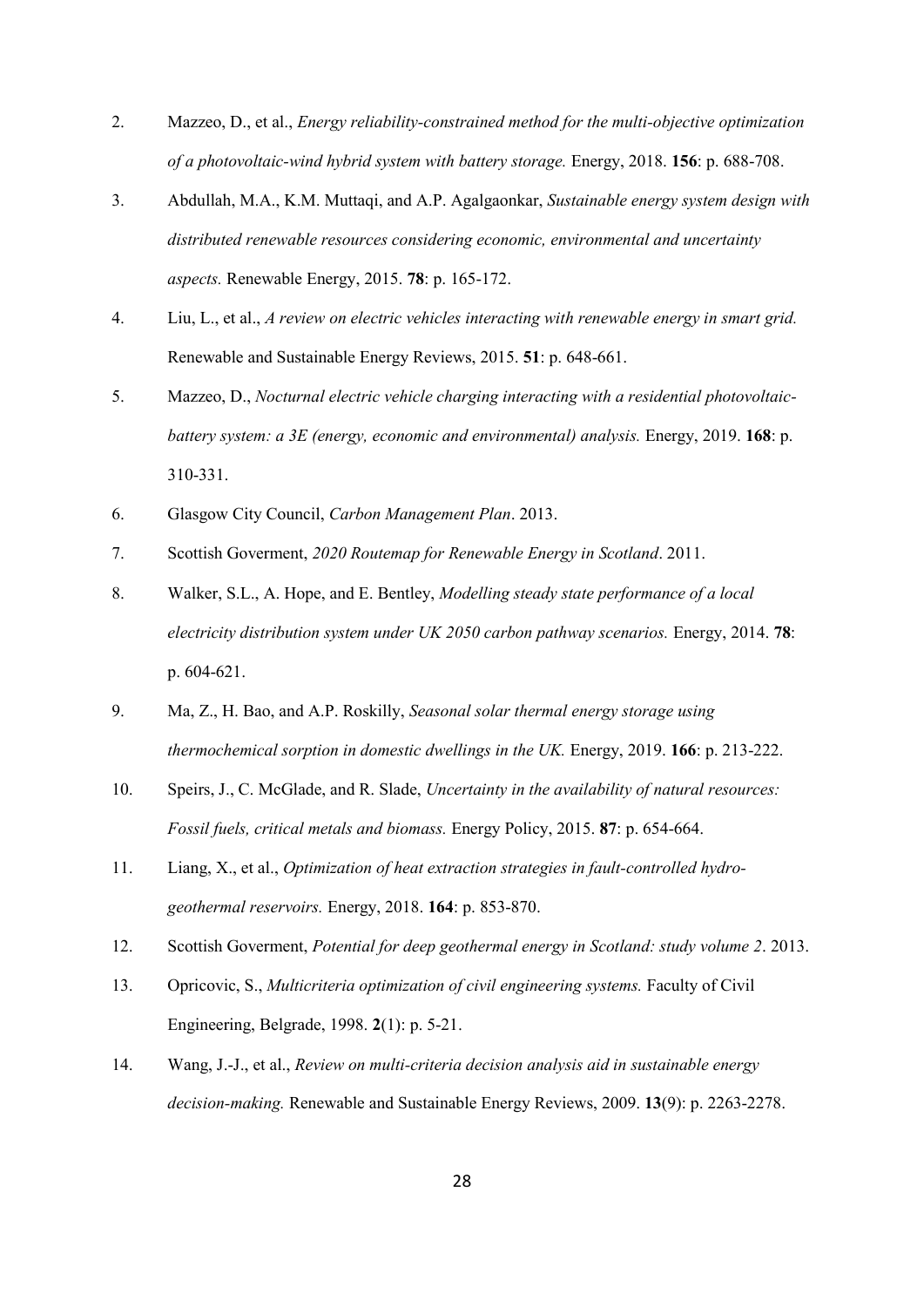- 15. Mourmouris, J. and C. Potolias, *A multi-criteria methodology for energy planning and developing renewable energy sources at a regional level: A case study Thassos, Greece.* Energy Policy, 2013. **52**: p. 522-530.
- 16. Georgiou, D., E.S. Mohammed, and S. Rozakis, *Multi-criteria decision making on the energy supply configuration of autonomous desalination units.* Renewable Energy, 2015. **75**: p. 459- 467.
- 17. Şengül, Ü., et al., *Fuzzy TOPSIS method for ranking renewable energy supply systems in Turkey.* Renewable Energy, 2015. **75**: p. 617-625.
- 18. Babalola, M.A., *A multi-criteria decision analysis of waste treatment options for food and biodegradable waste management in Japan.* Environments, 2015. **2**(4): p. 471-488.
- 19. Hanan, D., S. Burnley, and D. Cooke, *A multi-criteria decision analysis assessment of waste paper management options.* Waste management, 2013. **33**(3): p. 566-573.
- 20. Yang, Y., B. Li, and R. Yao, *A method of identifying and weighting indicators of energy efficiency assessment in Chinese residential buildings.* Energy Policy, 2010. **38**(12): p. 7687- 7697.
- 21. Medineckienea, M. and R. Dziugaite-Tumenieneb. *Energy simulation in buildings with the help of multi-criteria decision making method*. in *Environmental Engineering. Proceedings of the International Conference on Environmental Engineering. ICEE*. 2014. Vilnius Gediminas Technical University, Department of Construction Economics ….
- 22. Tomczak, K. and O. Kinash, *Assessment of the validity of investing in energy-efficient singlefamily construction in Poland-case study.* Archives of Civil Engineering, 2016. **62**(4): p. 119- 138.
- 23. Guzmán-Sánchez, S., et al., *Assessment of the contributions of different flat roof types to achieving sustainable development.* Building and Environment, 2018. **141**: p. 182-192.
- 24. MacKay, D., *Sustainable Energy-without the hot air*. 2008: UIT Cambridge.
- 25. Newnan, D.G., et al., *Engineering economic analysis*. Vol. 2. 2004: Oxford University Press.
- 26. Bank of England, *The Interest rate (Bank rate)*. 2018.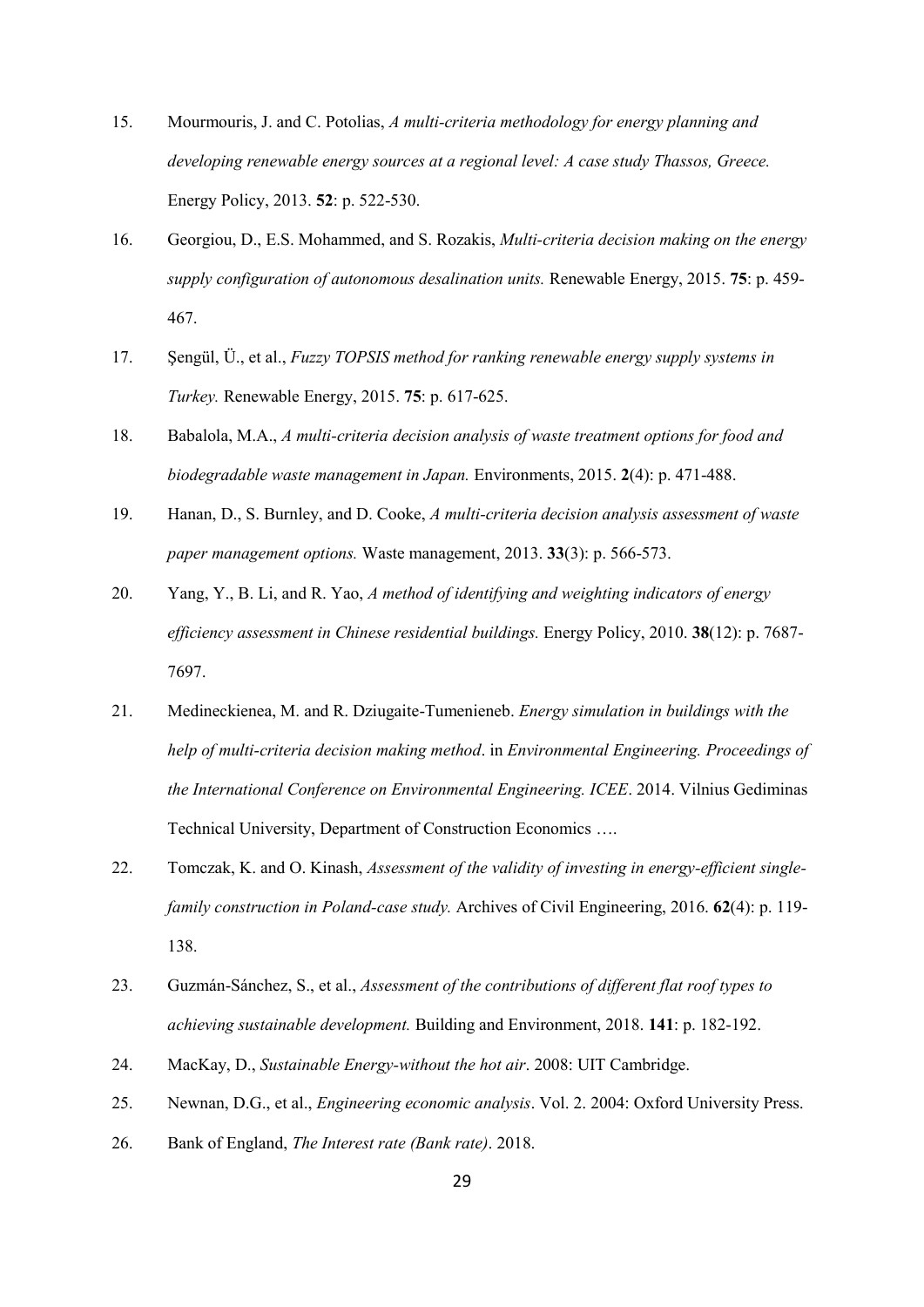- 27. Group, L.-R., *Long-Term Integration of Renewable Energy Sources into the European Energy System*. 2012: Springer Science & Business Media.
- 28. Cucchiella, F., M. Gastaldi, and M. Trosini, *Investments and cleaner energy production: A portfolio analysis in the Italian electricity market.* Journal of cleaner production, 2017. **142**: p. 121-132.
- 29. Yilmaz, C., *Thermoeconomic cost analysis and comparison of methodologies for Dora II binary geothermal power plant.* Geothermics, 2018. **75**: p. 48-57.
- 30. Amponsah, N.Y., et al., *Greenhouse gas emissions from renewable energy sources: A review of lifecycle considerations.* Renewable and Sustainable Energy Reviews, 2014. **39**: p. 461- 475.
- 31. Kaldellis, J.K., A. Anestis, and I. Koronaki, *Strategic planning in the electricity generation sector through the development of an integrated Delphi-based multi-criteria evaluation model.* Fuel, 2013. **106**: p. 212-218.
- 32. Wang, X., A. Palazoglu, and N.H. El-Farra. *Operation of residential hybrid renewable energy systems: Integrating forecasting, optimization and demand response*. in *American Control Conference (ACC), 2014*. 2014. IEEE.
- 33. Renewable UK. *Wind Energy Statistics*. 2018 08-Jun-2018]; Available from: [https://www.renewableuk.com/general/custom.asp?page=UKWEDExplained.](https://www.renewableuk.com/general/custom.asp?page=UKWEDExplained)
- 34. Denholm, P., *Improving the technical, environmental and social performance of wind energy systems using biomass-based energy storage.* Renewable Energy, 2006. **31**(9): p. 1355-1370.
- 35. Agency, I.E. *Energy Technology Perspectives, Annex H – Rooftop Solar PV Potential in Cities*. 2016; Available from: [https://www.iea.org/etp/etp2016/annexes/.](https://www.iea.org/etp/etp2016/annexes/)
- 36. Banks, D., *An introduction to thermogeology: ground source heating and cooling*. 2012: John Wiley & Sons.
- 37. Forsén, M., et al., *Heat pumps: technology and environmental impact.* Swedish Heat Pump Association, SVEPR, 2005.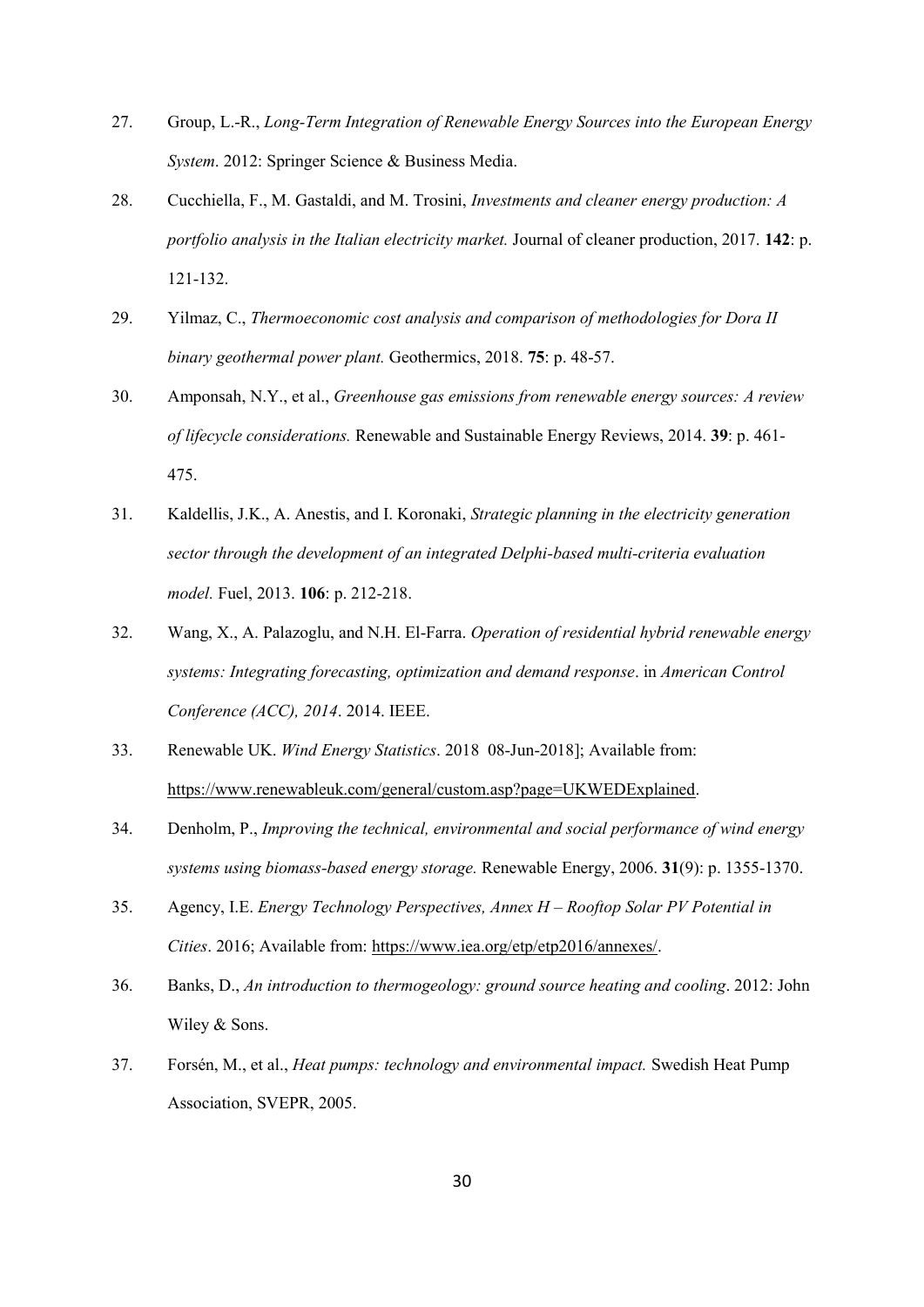- 38. Zopounidis, C. and M. Doumpos, *Multi*‐*criteria decision aid in financial decision making: methodologies and literature review.* Journal of Multi‐Criteria Decision Analysis, 2002. **11**(4‐5): p. 167-186.
- 39. Greening, B. and A. Azapagic, *Domestic heat pumps: Life cycle environmental impacts and potential implications for the UK.* Energy, 2012. **39**(1): p. 205-217.
- 40. Trust, C., *Biomass Heating: A Practical Guide for Potential Users*. 2008: Carbon Trust.
- 41. Glasgow City Council., *Energy and Carbon Masterplan*. 2013.
- 42. Trust, E.S., *Renewable heat in Scotland, 2016.* 2017.
- 43. Dornburg, V. and A.P. Faaij, *Efficiency and economy of wood-fired biomass energy systems in relation to scale regarding heat and power generation using combustion and gasification technologies.* Biomass and Bioenergy, 2001. **21**(2): p. 91-108.
- 44. International Renewable Energy Agency, *Renewable Power Generation Costs in 2017*. 2018.
- 45. OFGEM. *Feed-in Tariff (FIT): Generation and export Payment rate table 1 July 2018 - 31 March 2019*. 2018; Available from: [https://www.ofgem.gov.uk/publications-and](https://www.ofgem.gov.uk/publications-and-updates/feed-tariff-fit-generation-and-export-payment-rate-table-1-july-2018-31-march-2019)[updates/feed-tariff-fit-generation-and-export-payment-rate-table-1-july-2018-31-march-2019.](https://www.ofgem.gov.uk/publications-and-updates/feed-tariff-fit-generation-and-export-payment-rate-table-1-july-2018-31-march-2019)
- 46. Technology, C.f.A., *Heat Pumps*. 2018.
- 47. Department of Energy and Climate Change. *Ground source heat pump cost data*. 2018; Available from: [http://2050-calculator-tool-wiki.decc.gov.uk/cost\\_categories/69.](http://2050-calculator-tool-wiki.decc.gov.uk/cost_categories/69)
- 48. Energy Agency. *Ground source heat pump*. 2018 10-Jun-2018]; Available from: [https://www.energyagency.org.uk/en/ground-source-heat-pump\\_46650/.](https://www.energyagency.org.uk/en/ground-source-heat-pump_46650/)
- 49. OFGEM. *Tariffs and payments: Non-Domestic RHI*. 2018; Available from: [https://www.ofgem.gov.uk/environmental-programmes/non-domestic-rhi/contacts-guidance](https://www.ofgem.gov.uk/environmental-programmes/non-domestic-rhi/contacts-guidance-and-resources/tariffs-and-payments-non-domestic-rhi)[and-resources/tariffs-and-payments-non-domestic-rhi.](https://www.ofgem.gov.uk/environmental-programmes/non-domestic-rhi/contacts-guidance-and-resources/tariffs-and-payments-non-domestic-rhi)
- 50. OFGEM. *Non-Domestic RHI main guidance*. 2018; Available from: [https://www.ofgem.gov.uk/publications-and-updates/non-domestic-rhi-main-guidance.](https://www.ofgem.gov.uk/publications-and-updates/non-domestic-rhi-main-guidance)
- 51. International Renewable Energy Agency, *Renewable Energy Cost Analysis - Biomass for Power Generation*. 2018.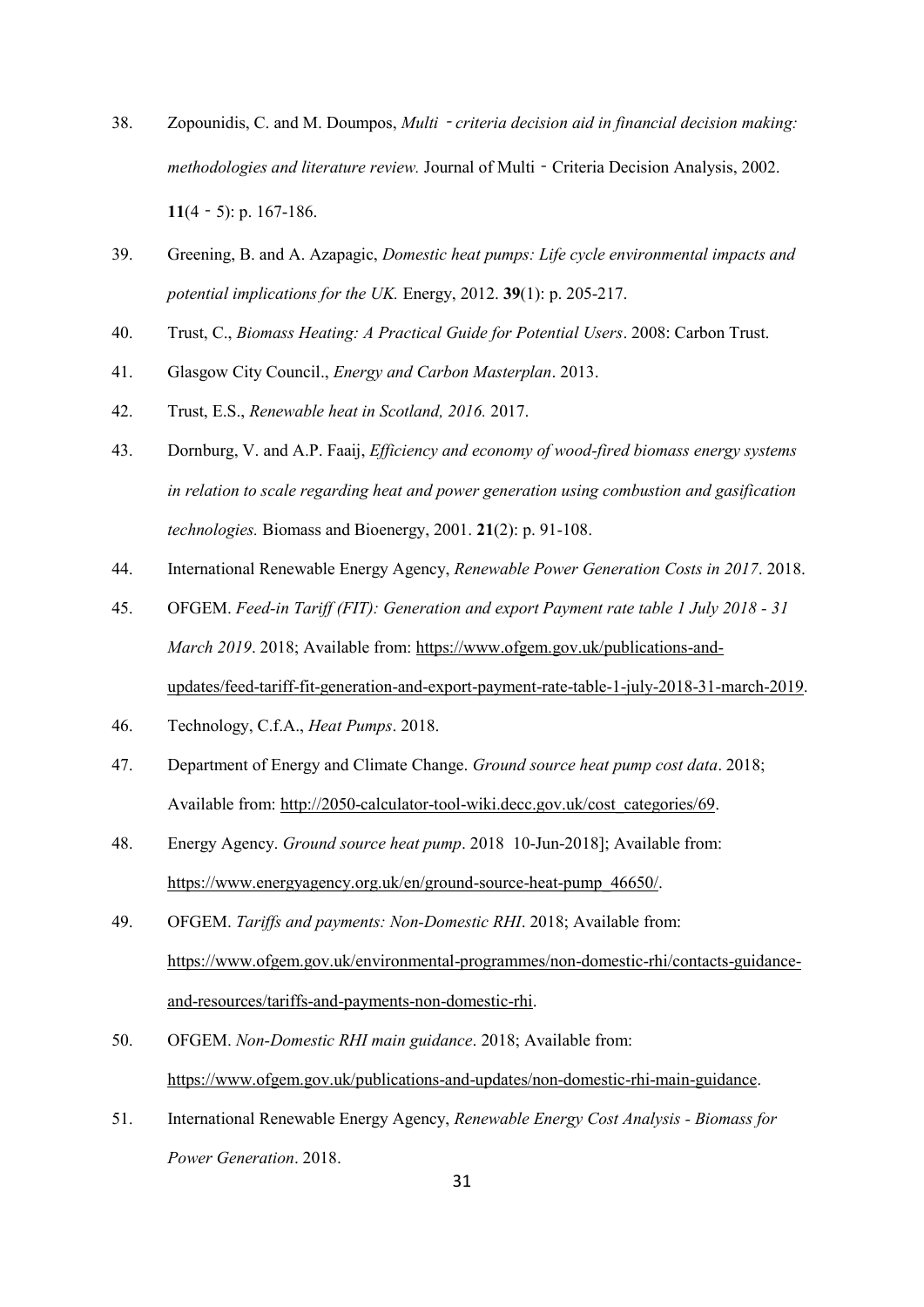- 52. National Renewable Energy Laboratory, *Wind LCA Harmonization*. 2013.
- 53. National Renewable Energy Laboratory, *Life Cycle Greenhouse Gas Emissions from Solar Photovoltaics*. 2012.
- 54. Parliamentary Office of Science and Technology UK, *Carbon Footprint of Heat Generation*. 2016.
- 55. Association, G.S.H.P. *CO2 from Heating systems*. 2018 13-Jul-2018]; Available from: [https://www.gshp.org.uk/Gridwatch.html.](https://www.gshp.org.uk/Gridwatch.html)
- 56. Galbraith, D., et al., *Review of greenhouse gas life cycle emissions, air pollution impacts and economics of biomass production and consumption in Scotland*. 2006: Scottish Executive.
- 57. Perimenis, A., et al., *Development of a decision support tool for the assessment of biofuels.* Energy Policy, 2011. **39**(3): p. 1782-1793.
- 58. LUC, *Landscape Capacity Study for Wind Turbine Development in Glasgow and the Clyde Valley*. 2014.
- 59. Glasgow City Council., *Energy & Carbon Masterplan.* Avaiable at: [http://www.](http://www/) covenantofmayors. eu, 2014.
- 60. Glasgow City Council, *Housing Stock by Tenure for Glasgow's Wards* 2017.
- 61. Trust, E.S., *Solar Energy Calculator Sizing Guide*. 2015.
- 62. Bajpai, P. and V. Dash, *Hybrid renewable energy systems for power generation in standalone applications: a review.* Renewable and Sustainable Energy Reviews, 2012. **16**(5): p. 2926-2939.
- 63. You, S., et al., *Comparison of the co-gasification of sewage sludge and food wastes and costbenefit analysis of gasification-and incineration-based waste treatment schemes.* Bioresource technology, 2016. **218**: p. 595-605.
- 64. Scottish Goverment, *Energy in Scotland 2018*. 2018.
- 65. Ibrahim, H., A. Ilinca, and J. Perron, *Energy storage systems—characteristics and comparisons.* Renewable and sustainable energy reviews, 2008. **12**(5): p. 1221-1250.